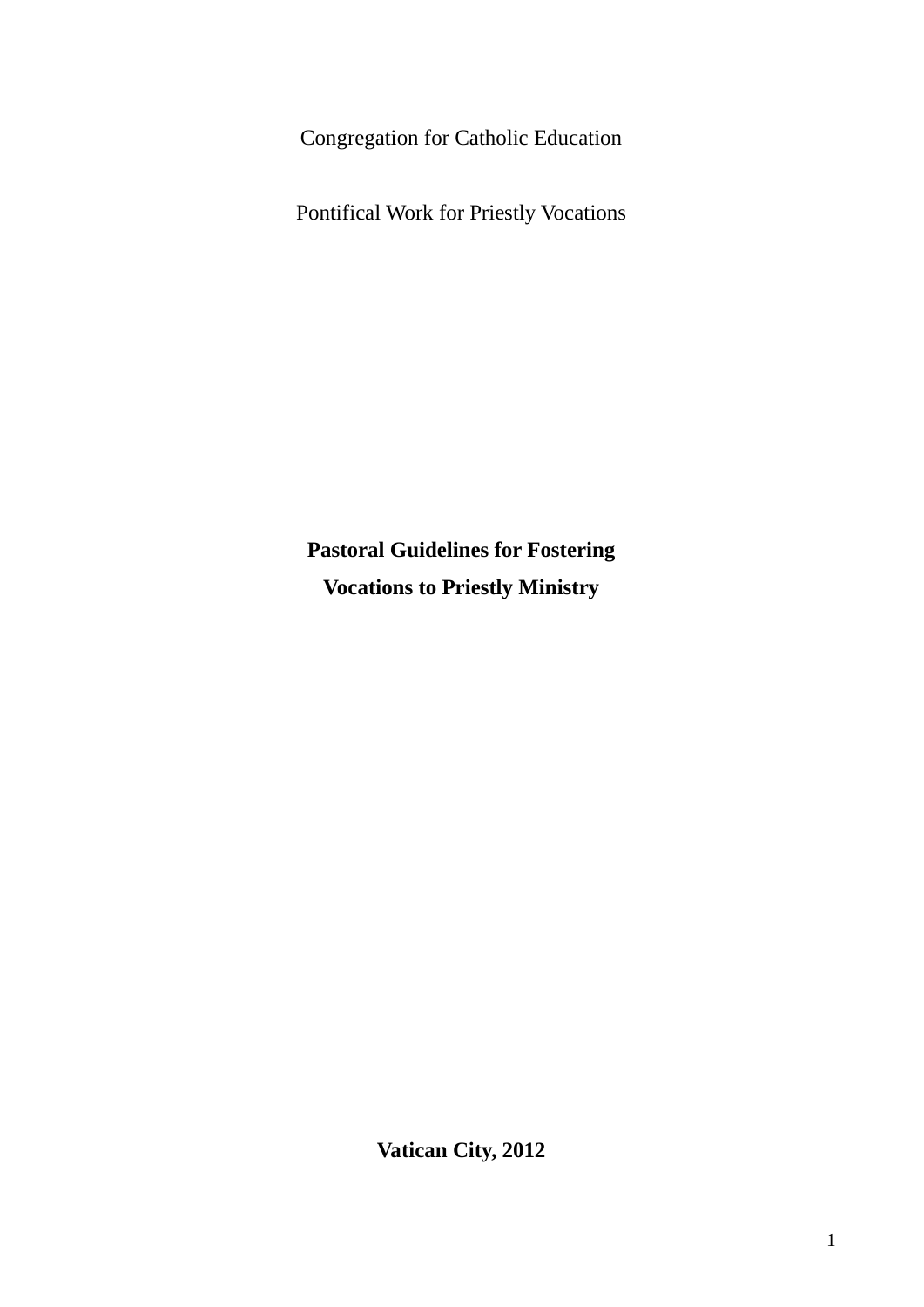### **CONTENTS**

| <b>INTRODUCTION</b>                                                     | 3  |
|-------------------------------------------------------------------------|----|
| I. The Pastoral Care of Vocations to Priestly Ministry in Today's World | 4  |
| II. The Vocation and Identity of the Ministerial Priesthood             | 8  |
| III. Suggestions for Pastoral Ministry for Priestly Vocations           | 16 |
| <b>CONCLUSION</b>                                                       | 27 |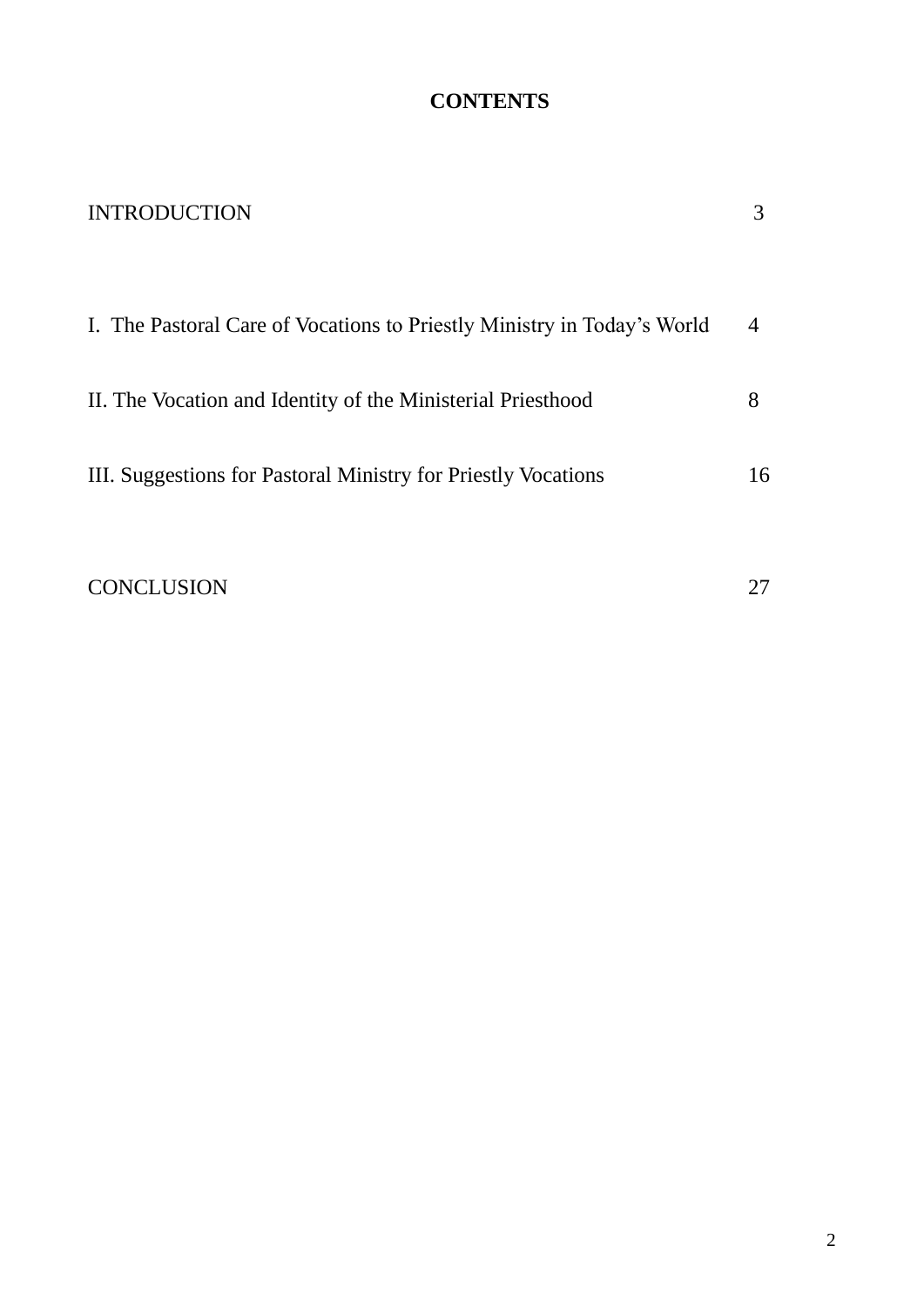### **INTRODUCTION**

1. The Plenary Assembly of the *Congregation for Catholic Education<sup>1</sup>* has requested the publication of pastoral guidelines for fostering vocations to priestly ministry.

In response to this request, the Pontifical Work for Priestly Vocations, in collaboration with its Consultors, with representatives of the Congregations for the Evangelization of Peoples, for the Oriental Churches, for Institutes of Consecrated Life and Societies of Apostolic Life, and for the Clergy, prepared a *Questionnaire about the pastoral ministry for priestly vocations,* so as to have an up-to-date overview of vocational pastoral ministry in the different parts of the world, especial as regards the ministerial priesthood.

On 15 March 2008, the *Questionnaire* was sent, via the Apostolic Nunciatures, to all the delegates of the Bishops' Conferences for the pastoral ministry for vocations, as well as to the directors of the 'National Vocational Offices', so that they could provide information on the situation of vocations and formulate suggestions for pastoral action.

The analysis of the replies to the *Questionnaire* from the Bishops' Conferences and the National Offices showed that there was a demand for guidelines for vocational pastoral ministry, based on a clear and well-founded theology of vocation and of the identity of the ministerial priesthood.

<sup>1</sup> The Plenary Assembly of the Congregation for Catholic Education dealt with this theme in its meetings of 2005 and 2008.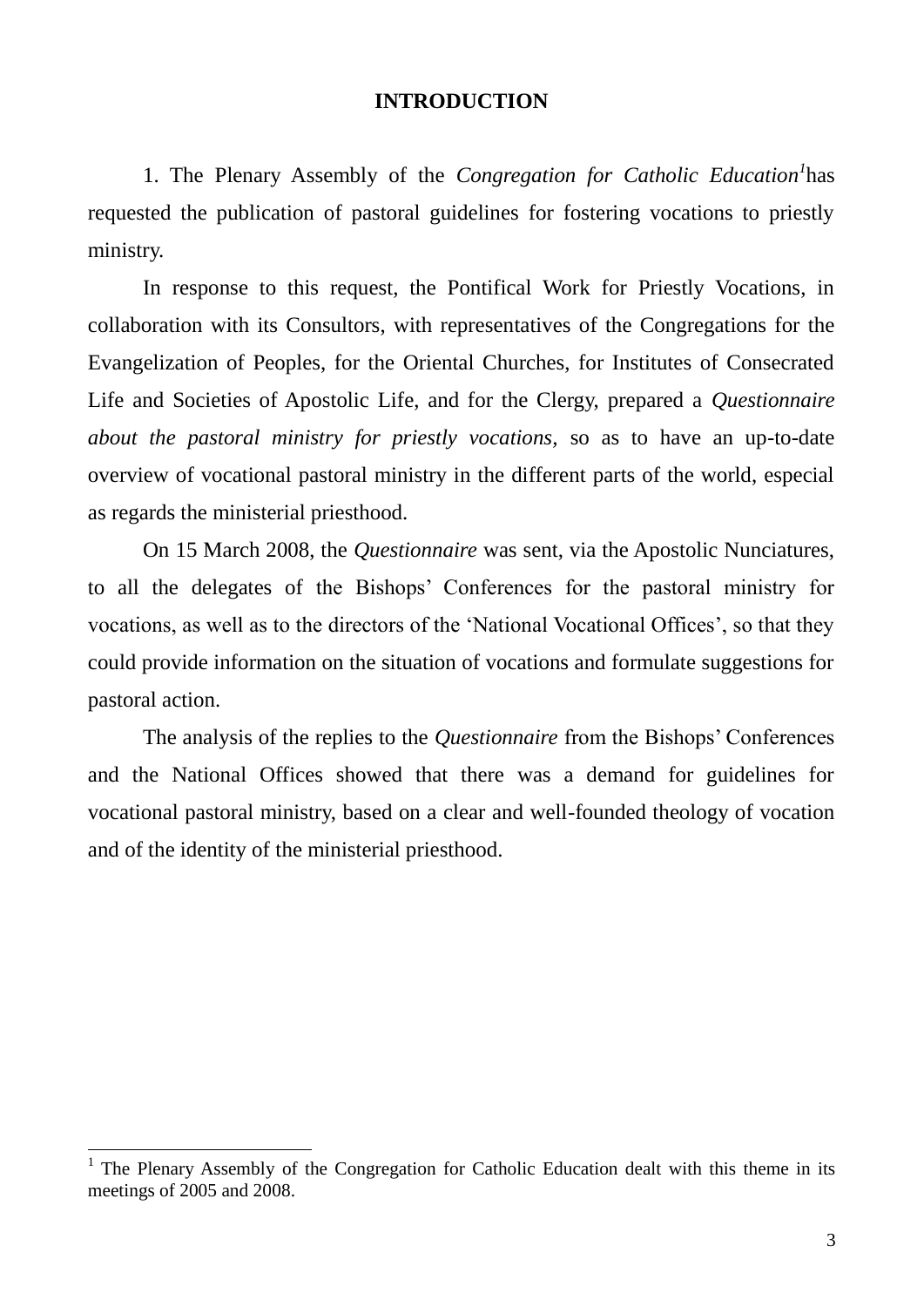# **I. THE PASTORAL CARE OF VOCATIONS TO PRIESTLY MINISTRY IN TODAY'S WORLD**

2. The situation of priestly vocations is very varied in the world today. It seems to be characterized by both good and bad. While in the West there is the problem of a decline in vocations, in other continents, despite their lack of resources, there is a promising increase in priestly vocations.

In traditionally Christian countries, the worrying fall in the number of priests, the rising of their average age and the requirements of the new evangelization are shaping a new situation for the Church. $2<sup>2</sup>$ 

The reduced birthrate also contributes to the diminishing of vocations to a special consecration. The life of the Catholic faithful is suffering the effects of the unbridled quest for material goods and the fall in religious practice, which discourage making courageous and demanding Gospel choices.

Therefore, as the Holy Father Benedict XVI has written: 'Precisely in these times of ours we know very well how those who were invited first "say no". In effect, Western Christians, that is the new "first invited", now in large part withdraw; they do not have time for the Lord.'<sup>3</sup>

However much the pastoral ministry for vocations in Europe and in the Americas is organized and creative, the results obtained do not correspond to the efforts made. Nevertheless, along with the difficult situations, which one must look at with courage and truth, there are some signs of recovery, above all where clear and challenging proposals of Christian life are offered.

<sup>&</sup>lt;sup>2</sup> "Especially in some regions, indeed precisely the very small number of young priests represents already now a serious problem for pastoral work. Together with the whole Christian community, we trustingly ask and humbly beg the Lord for the gift of new and holy workers for his harvest (cf. Mt 9: 37-38). We know that the Lord sometimes makes us wait, but we also know that no one knocks in vain. So, with patient confidence we continue to pray to the Lord for the gift of new holy 'labourers'" (*Address of His Holiness BENEDICT XVI to the Members of the Italian Episcopal Conference Gathered for their 57th General Assembly*, 24 May 2007, original text in *Insegnamenti* 111-1 [2007], 917-918).

<sup>3</sup> BENEDICT XVI, *Homily for the Mass with the Members of the Bishops' Conference of Switzerland* (7 November 2006), original text in *Insegnamenti*, 11-2 (2006), 573.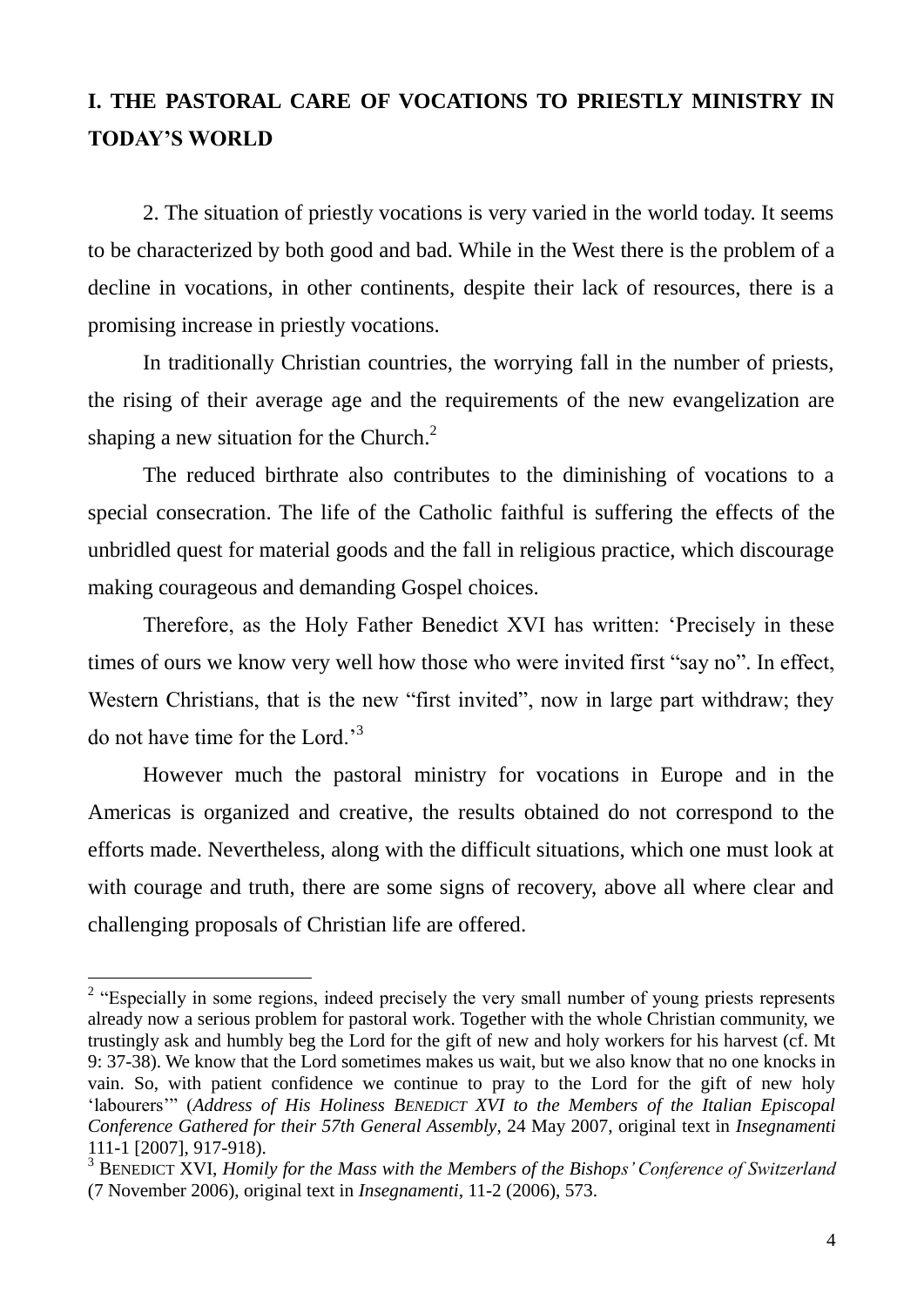3. The Christian community's prayer has always reinforced in the people of God a shared awareness with regard to vocations, a sense of a 'spiritual solidarity'.<sup>4</sup>

Wherever an integrated pastoral ministry - with families, young people or in the mission field - develops and grows together with a pastoral ministry for vocations, there is a flowering of priestly vocations. The local Church becomes truly 'responsible for the birth and development of priestly vocations.'<sup>5</sup> Thus, the vocational dimension is not simply the adding on of programmes and suggestions, but becomes the natural expression of the whole community.

The statistical data of the Catholic Church and several pieces of sociological research highlight that, when new evangelization initiatives are promoted in parishes, associations, ecclesial communities and Movements,<sup>6</sup> young people show themselves to be open to God's call and to offering their lives in the service of the Church.

The *family* remains the primary community for the transmission of the Christian faith. It can be seen everywhere that many priestly vocations are born in families where the example of a Christian life in keeping with its calling and the practice of the evangelical virtues give rise to the desire for complete self-giving. Care for vocations presupposes, in reality, a strong family pastoral ministry.

In should be added that often the question of vocations to the priesthood is sparked in boys and young men as a result of the joyful witness of priests.

The witness of priests united to Christ, happy in their ministry and united in brotherhood among themselves, has a strong vocational appeal for young men. Bishops and priests offer to young men a high and attractive image of ordained priesthood. 'The very life of priests, their unconditional dedication to God's flock, their witness of loving service to the Lord and to his Church – a witness marked by

<sup>&</sup>lt;sup>4</sup> "Let us surround these brothers of ours in the Lord with our spiritual solidarity. Let us pray that they may be faithful to the mission to which the Lord is calling them today and ready to renew their 'yes' to God, their 'here I am', every day without reserve" (BENEDICT XVI, *Homilia in presbyterali Ordinatione duorum et viginti diaconorum Romanae Dioecesis*, 29 April 2007: *AAS* 99 [2007], 350).

<sup>5</sup> JOHN PAUL II, Post-Synodal Apostolic Exhortation *Pastores dabo vobis* (25 March 1992), n. 41: *AAS* 84 (1992), 726.

<sup>6</sup> See *Pastores dabo vobis*, n. 68: *AAS* 84 (1992), 775-778.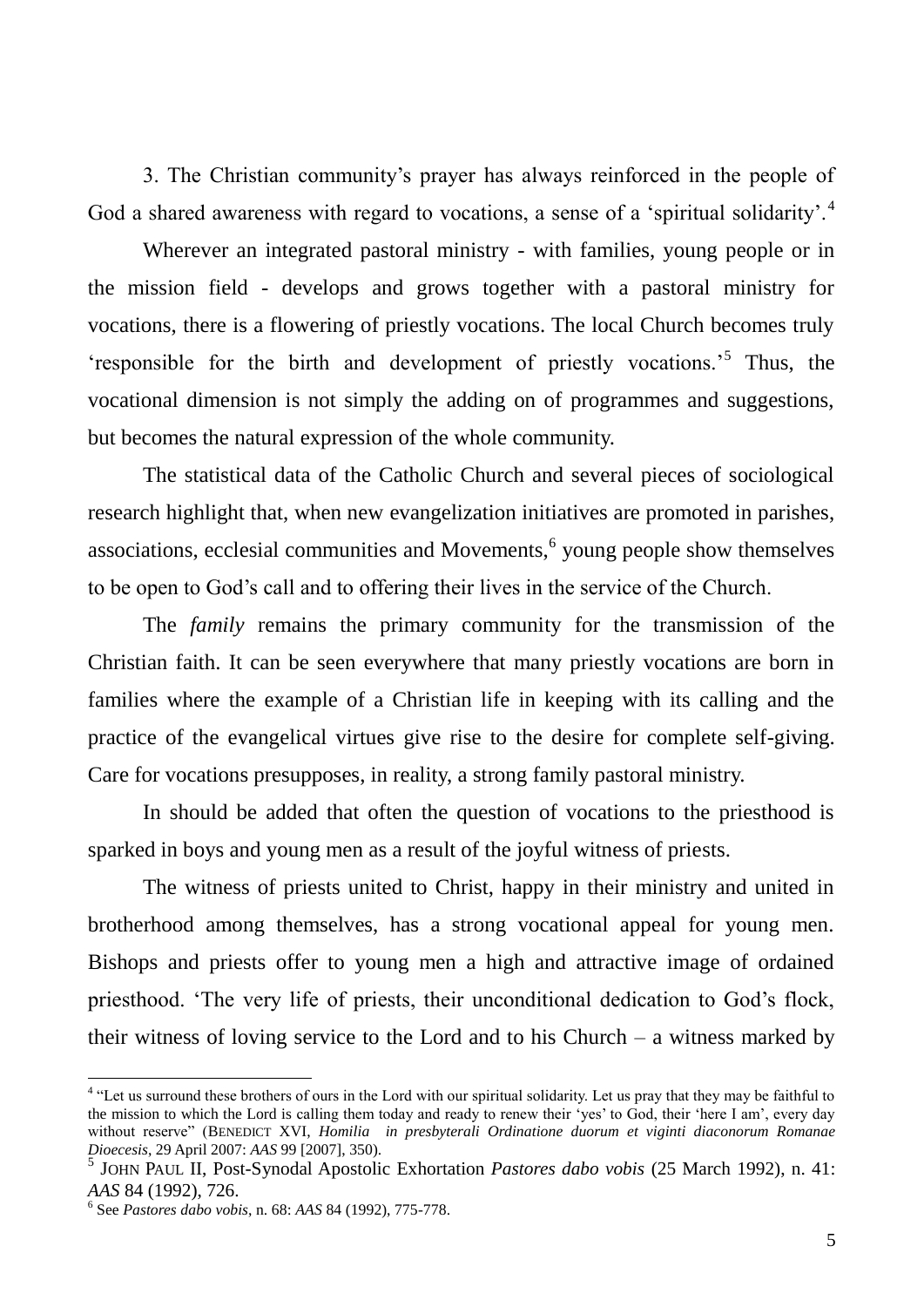free acceptance of the cross in the spirit of hope and Easter joy – their fraternal unity and zeal for the evangelization of the world are the first and most convincing factor in the growth of vocations.'<sup>7</sup>

In reality, priests are often witnesses to being dedicated to the Church, to the capacity for joyful generosity, to adapting humbly to the different situations where they find themselves working. Their example gives rise in others to the desire to undertake great commitment in the Church and the wish to give one's life to the Lord and one's brethren.<sup>8</sup> In a special way, a powerful attraction for the young is exercised by the commitment of priests to people hungry for God, for religious values and in a general condition of great spiritual poverty.<sup>9</sup>

It can also be seen that many young people discover the call to priesthood and to consecrated life after they have had an experience of doing *voluntary work*, in charitable service towards those who suffer, the needy and the poor, or after they have taken part for some time in Catholic missions.

*Schools* are another place in the life of boys and young men where, in meeting a priest who is a teacher or taking part in events to deepen their understanding of the Christian faith, they have begun a process of vocational discernment.

4. The spreading of a secularized mentality discourages the response of young people to follow the Lord Jesus more radically and more generously.

In response to the Questionnaire organized by the *Pontifical Work for Priestly Vocations*, the local Churches sent many replies that demonstrate a series of reasons why young men ignore a vocation to priestly ministry, putting it off to an

<sup>7</sup> *Pastores dabo vobis*, n. 41: *AAS* 84 (1992), 727.

<sup>&</sup>lt;sup>8</sup> "The service of love is the fundamental meaning of every vocation, and it finds a specific expression in the priestly vocation" (*Pastores dabo vobis*, n. 40: *AAS* 84 [1992], 725).

<sup>&</sup>lt;sup>9</sup> "Your enthusiasm, your communion and your life of prayer and generous ministry are indispensable. It can happen that you feel weariness or fear as you face the new demands and problems, but we must trust that the Lord will give us the necessary strength to do what he asks of us. He - let us pray and we are sure - will never let vocations be lacking if we implore him with prayer and at the same time are concerned to seek and foster them with a fervent and imaginative youth and vocations ministry, which can reveal the beauty of the priestly ministry" (*Address of His Holiness BENEDICT XVI, Meeting at Assisi with Clergy and Men and Women Religious in the Cathedral of Saint Rufinus*, 17 June 2007, original text in *Insegnamenti* III-1 [2007], 1138).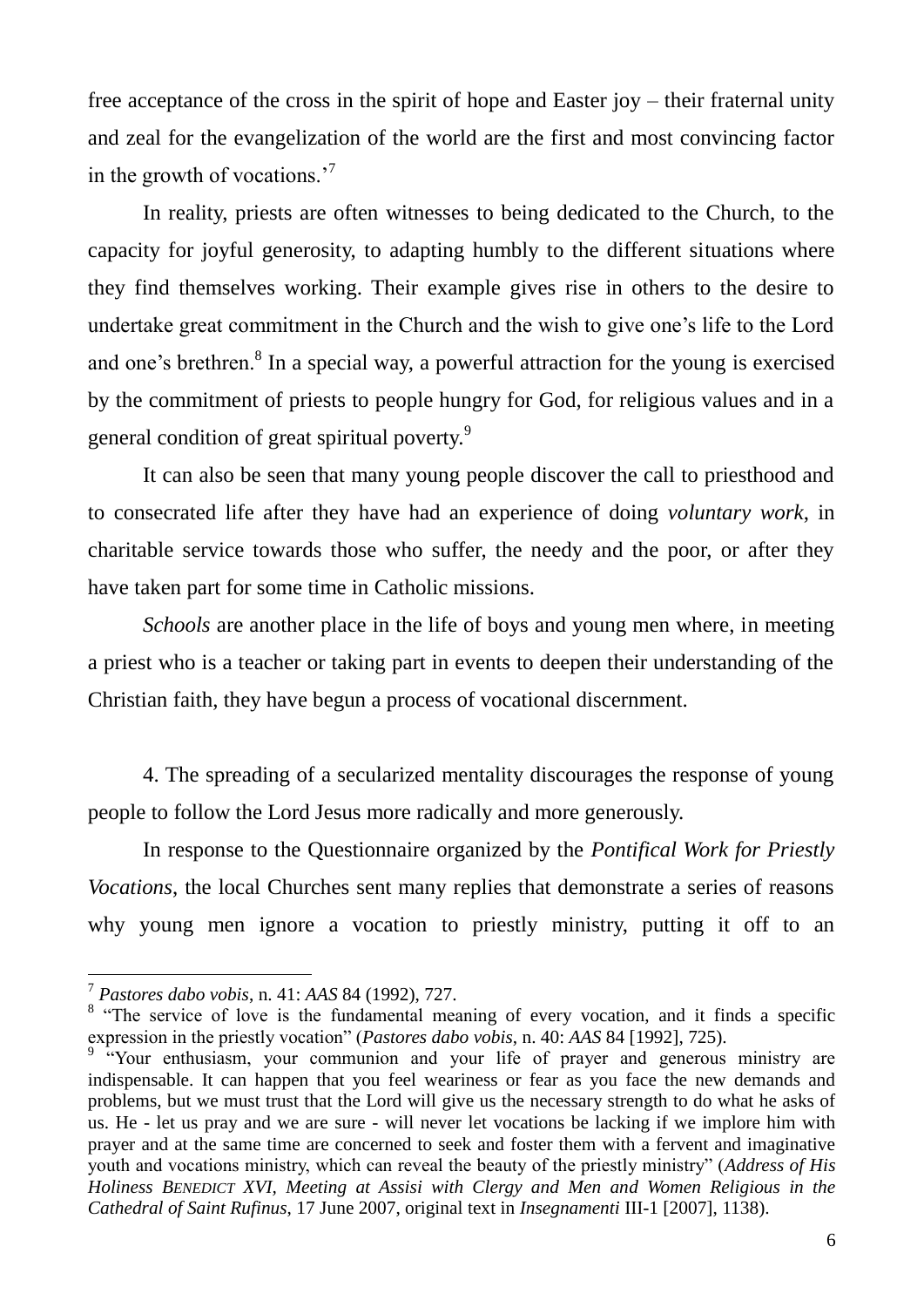unforeseeable future.

1

Parents, furthermore, with their hopes for their children's future, reserve little space to the possibility of a call to a special vocation.

Another aspect that goes against a priestly vocation is the gradual marginalization of the priest in social life, with the consequent loss of his relevance in the public sphere. Furthermore, in many places the choice of celibacy is questioned. Not only a secularized mentality, but also erroneous opinions within the Church bring about a lack of appreciation for the charism and the choice of celibacy. Furthermore, it is impossible to draw a veil of silence over the grave, negative effects of inconsistency and scandal caused by unfaithfulness to the duties of ministerial priesthood such as, for example, in the case of sexual abuse. This creates confusion in young men, even though they may otherwise be open to responding to the Lord's call.

The actual life of priests, drawn into the whirlpool of exaggerated activism with its consequent overload of pastoral work, can cloud and weaken the shine of priestly witness. In this situation, encouraging young men in their personal spiritual journeys and offering them spiritual accompaniment offer fruitful opportunities for suggesting or discerning a vocation, and especially a priestly vocation.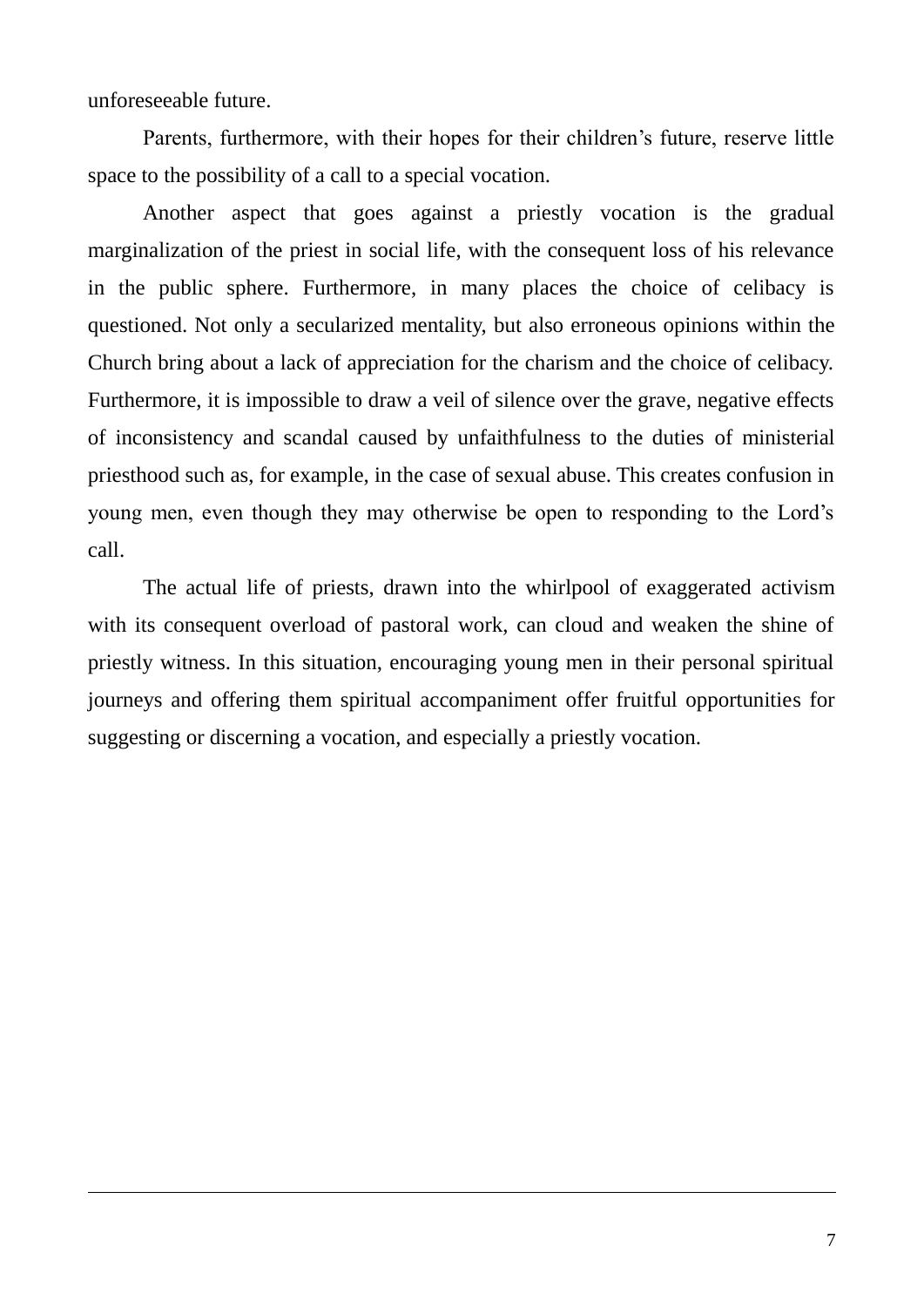# **II. THE VOCATION AND IDENTITY OF THE MINISTERIAL PRIESTHOOD**

5. The identity of the vocation to the ministerial priesthood is to be understood within the context of Christian identity as a disciple of Christ. 'The history of every priestly vocation, as indeed of every Christian vocation, is the history of an inexpressible dialogue between God and human beings, between the love of God who calls and the freedom of individuals who respond lovingly to him.'<sup>10</sup>

The Gospels present vocation as a marvellous meeting between God and human beings. This is the mystery of being called, the mystery that involves the life of every Christian, but which is manifested with greater clarity in those whom Christ invites to leave everything to follow him more nearly. Christ has always chosen some persons to work together with him in a more direct manner for the realization of the Father's plan of salvation.

Before calling his disciples to a particular task, Jesus invites them to put everything to one side, to live in profound communion with him, indeed to 'be' with him (Mk 3:14). $^{11}$ 

Today, too, the Risen Lord calls future priests in order to transform them into true proclaimers of and witnesses to his saving presence in the world.

That experience is an example which shows the need to be travelling companions of the Risen Christ, setting out on a way of life that takes nothing for granted, but yields in openness to the Mystery of God who calls.

6. Christ the Shepherd is the origin and model of priestly ministry.<sup>12</sup> He himself has decided to entrust some of his disciples with the power to offer the Eucharistic sacrifice and to forgive sins.

'Having sent the apostles just as he himself had been sent by the Father, Christ,

<sup>10</sup> *Pastores dabo vobis*, n. 36: *AAS* 84 (1992), 715-716.

<sup>11</sup> See *Pastores dabo vobis*, n. 34: *AAS* 84 (1992), 713.

<sup>12</sup> See *Pastores dabo vobis*, n. 23: *AAS* 84 (1992), 694.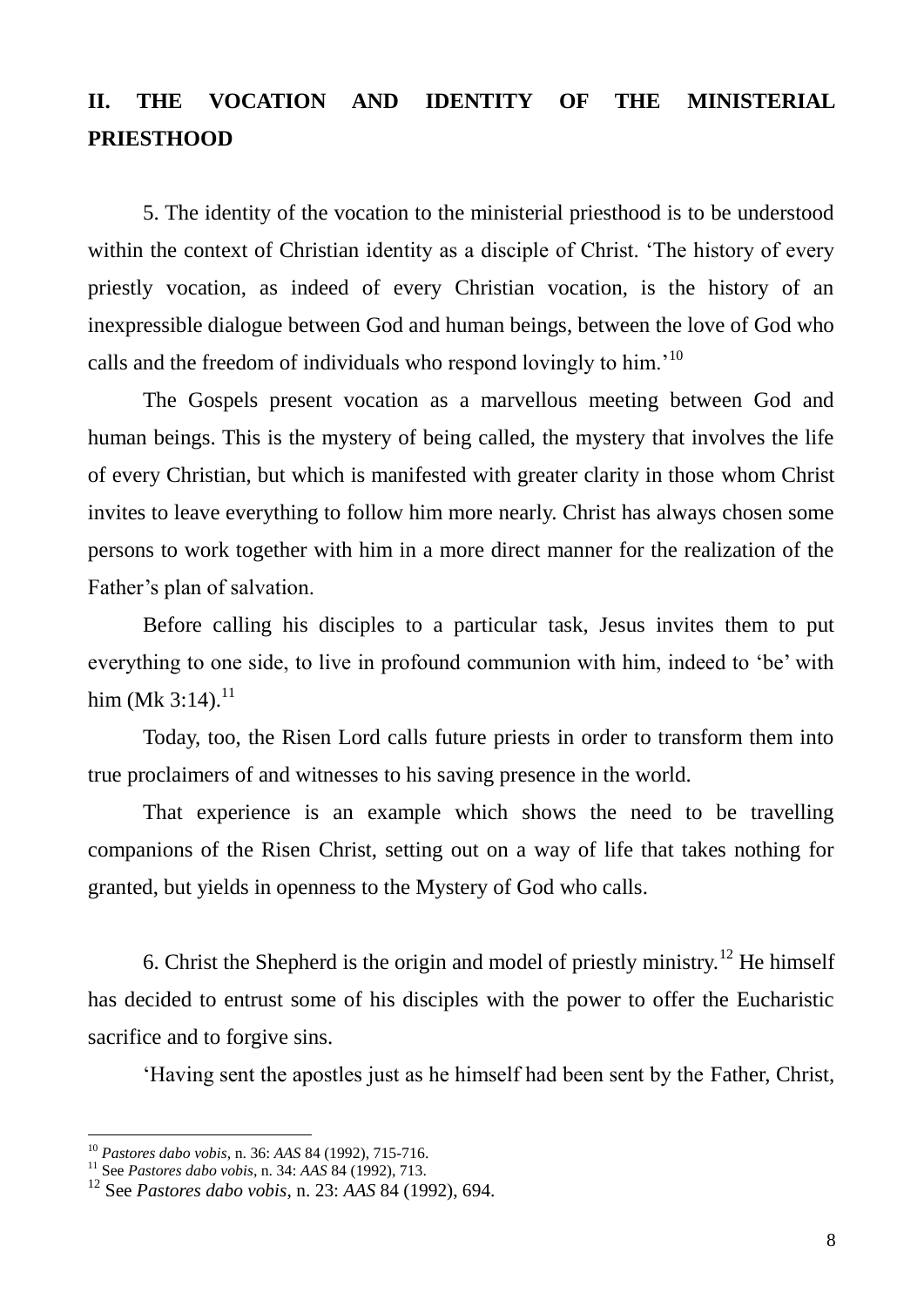through the apostles themselves, made their successors, the bishops, sharers in his consecration and mission. The office of their ministry has been handed down, in a lesser degree indeed, to the priests. Established in the order of the priesthood they can be co-workers of the episcopal order for the proper fulfilment of the apostolic mission entrusted to priests by Christ.<sup>'13</sup>

For this reason, the priest, as well-attested by the doctrine of the *character* of Sacred Orders, is configured to Christ the Priest who enables him to act in the person of Christ the Head and Shepherd.<sup>14</sup> His being and his acting in ministry come from God's faithfulness, marked by the spiritual gift that, in the Sacrament of Orders, dwells in the priest in a permanent way and distinguishes him from the baptized who share in the common priesthood. The presbyter, in fact, inasmuch as he is united to the episcopal order, shares in the authority with which Christ 'builds up, sanctifies and rules his Body.'<sup>15</sup>

Ministerial priesthood is thus distinguished in essence from the common priesthood and is at its service.<sup>16</sup> Indeed, the ministerial priest 'by the sacred power he enjoys, teaches and rules the priestly people; acting in the person of Christ, he makes present the Eucharistic sacrifice, and offers it to God in the name of all the people. But the faithful, in virtue of their royal priesthood, join in the offering of the Eucharist. They likewise exercise that priesthood in receiving the sacraments, in prayer and thanksgiving, in the witness of a holy life, and by self-denial and active charity.<sup>'17</sup> And 'the ministry of priests is directed to this goal and is perfected in it.<sup>'18</sup>

It is clear that the gift given by the laying on of hands has constantly to be 'renewed' (see 2 Tm 1:6), so that 'priests, while engaging in prayer and adoration, or preaching the Word, or offering the Eucharistic Sacrifice and administering the other sacraments, or performing other works of the ministry for men, devote all this energy

<sup>13</sup> SECOND VATICAN ECUMENICAL COUNCIL, Decree on the Ministry and Life of Priests *Presbyterorum ordinis* (7 December 1965), n. 2: *AAS* 58 (1966), 992; see SECOND VATICAN ECUMENCIAL COUNCIL, Dogmatic Constitution on the Church *Lumen gentium* (21 November 1964), n. 28: *AAS* 57 (1965), 33-36.

<sup>14</sup> See *Presbyterorum ordinis*, n. 2: *AAS* 58 (1966), 992.

<sup>15</sup> *Ibid*.

<sup>16</sup> See *Lumen gentium*, n. 10: *AAS* 57 (1965), 14.

<sup>17</sup> *Lumen gentium*, n. 10: *AAS* 57 (1965), 14-15.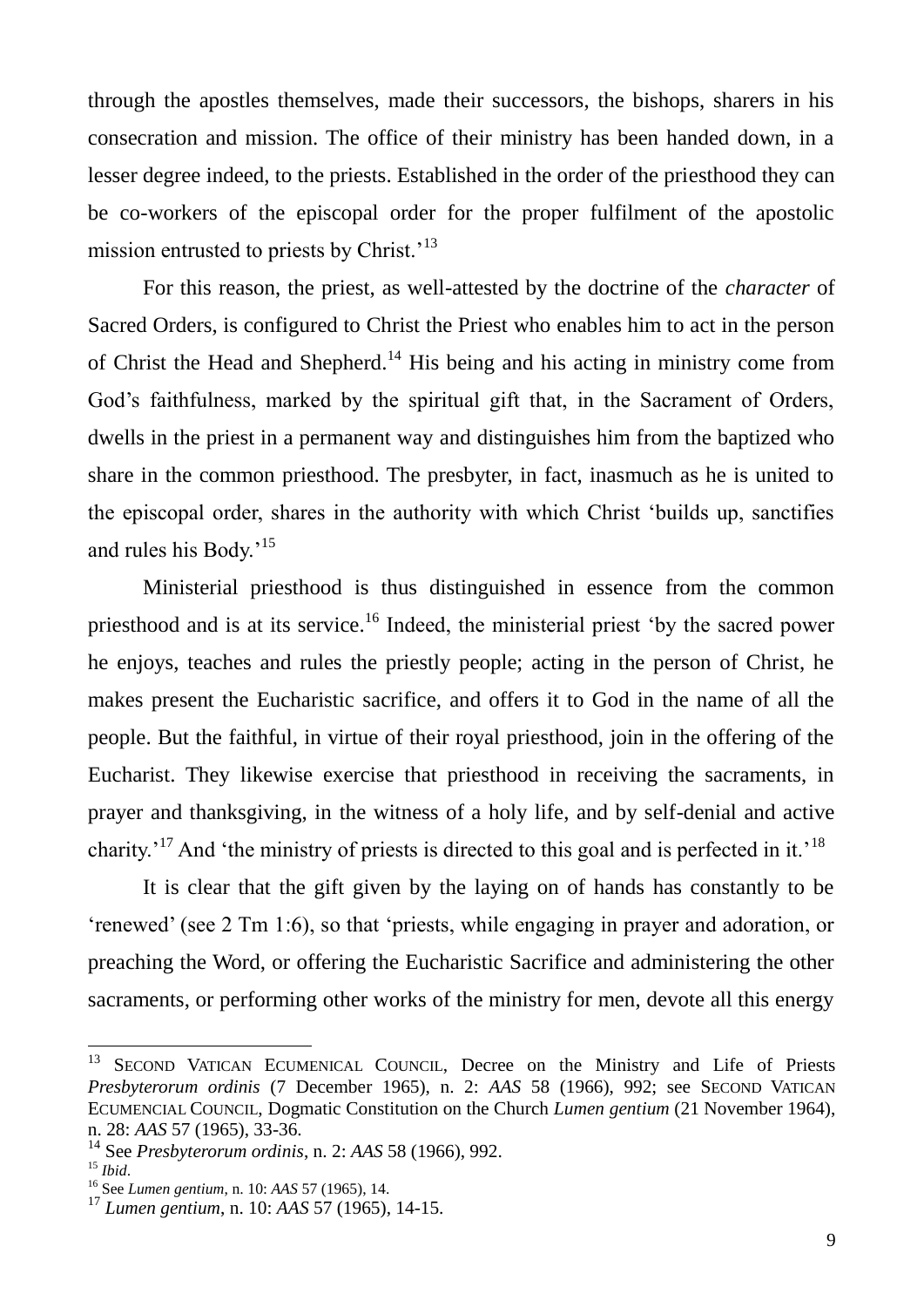to the increase of the glory of God and to man's progress in the divine life.'<sup>19</sup>

This first dimension of the Sacrament of Orders, its Christological character, forms the basis of its ecclesiological dimension.<sup>20</sup> Inasmuch as it is necessary that the Church herself is called together by the Risen Christ, priests are given the ability by the Sacrament of Orders to be effective instruments for the building up of the Church, by means of the proclamation of the Word, the celebration of the sacraments and guiding the People of God.<sup>21</sup> Without these gifts the Church would lose her identity. Ministerial priesthood is thus the vital and key point for the Church's existence, inasmuch as it is the effective sign of the priority of grace by which the Risen Christ builds up the Church in the Spirit. $^{22}$ 

Therefore priests, representing Christ the Shepherd, find in their total dedication to the Church the unifying element of their theological identity and of their spiritual lives. For this reason 'the primary point of reference of the priest's charity is Jesus Christ himself. Only in loving and serving Christ the head and spouse will charity become a source, criterion, measure and impetus for the priest's love and service to the Church, the body and spouse of Christ.<sup> $23$ </sup> If ministerial priesthood does not find its origin in this love, it collapses into being the performance of a function, rather than the gift of the service of a shepherd who offers his life for the flock. It is, therefore, love for Christ that constitutes the overriding motivation for the vocation to the priesthood.

7. Priestly ministry, conferred by the Sacrament of Orders, in its nature is characterized by the life of the Trinity,  $24$  a life communicated by Christ and by his

<sup>18</sup> *Presbyterorum ordinis*, n. 2: *AAS* 58 (1966), 993.

<sup>19</sup> *Ibid*.

<sup>20</sup> See *Pastores dabo vobis*, n. 16: *AAS* 84 (1992), 681.

<sup>21</sup> See *Presbyterorum ordinis*, nn. 4-6: *AAS* 58 (1966), 995-1001.

<sup>22</sup> See *Pastores dabo vobis*, n. 15: *AAS* 84 (1992), 679.

<sup>23</sup> *Pastores dabo vobis*, n. 23: *AAS* 84 (1992), 691.

 $24$  "The priest's identity,' as the synod fathers wrote, 'like every Christian identity, has its source in the Blessed Trinity,' […] It is within the Church's mystery, as a mystery of Trinitarian communion in missionary tension, that every Christian identity is revealed, and likewise the specific identity of the priest and his ministry. Indeed, the priest, by virtue of the consecration which he receives in the sacrament of orders, is sent forth by the Father through the mediatorship of Jesus Christ, to whom he is configured in a special way as head and shepherd of his people, in order to live and work by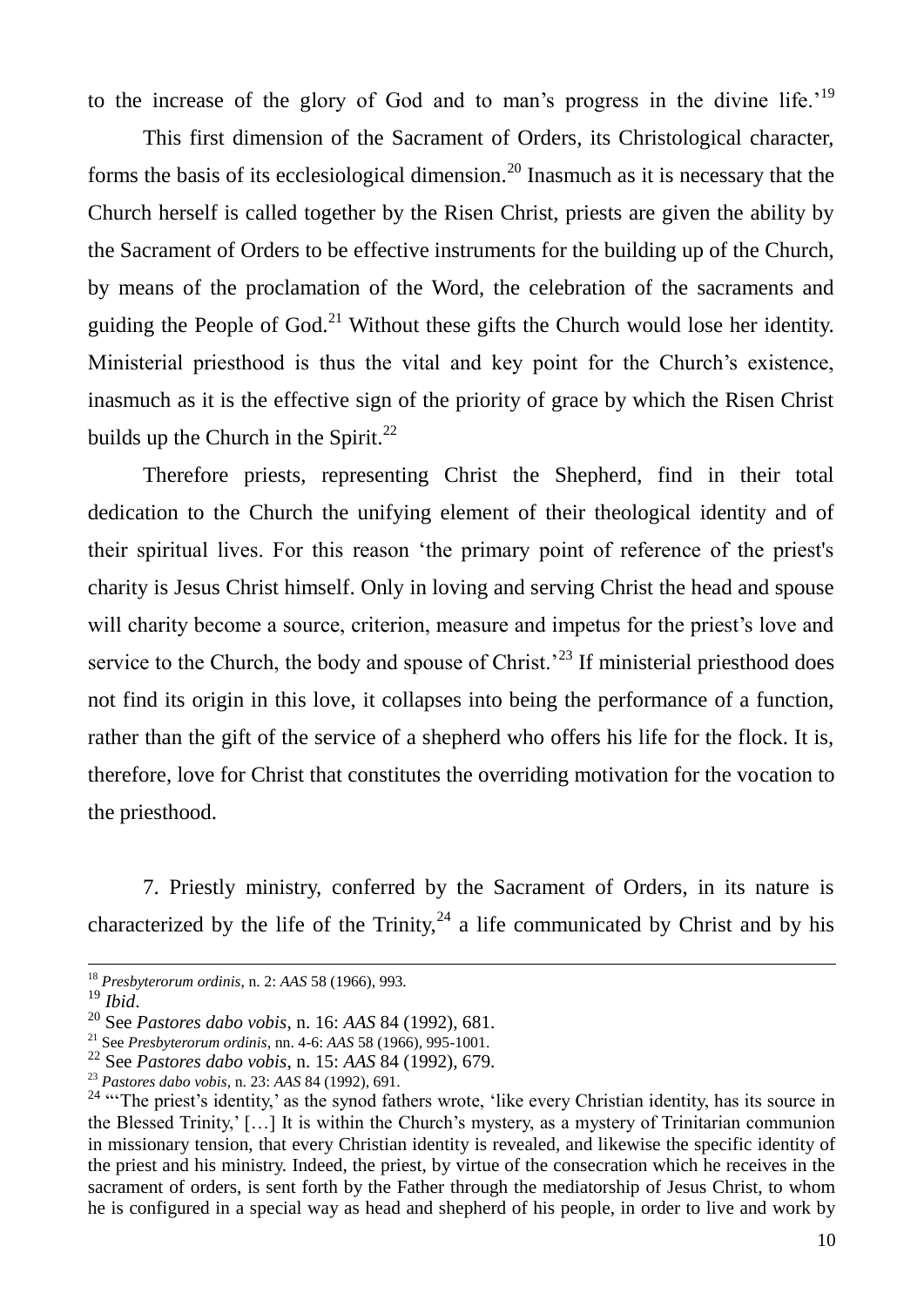union with the Father in the Holy Spirit. This essentially describes priestly identity.<sup>25</sup>

The individual priest lives in a real and ontological communion with the presbyterate united to its bishop. Indeed: 'By its very nature, the ordained ministry can be carried out only to the extent that the priest is united to Christ through sacramental participation in the priestly order, and thus to the extent that he is in hierarchical communion with his own bishop. The ordained ministry has a radical "communitarian form" and can only be carried out as "a collective work."'<sup>26</sup>

The priest serves the *communio* of the Church in the name of Jesus Christ. The Lord calls the priest personally and brings him into a personal relationship with himself, with the experience of apostolic brotherhood and with the pastoral mission whose origin is supremely trinitarian. The apostolic 'we', a reflection and a sharing in the communion of the Trinity, marks the identity of ordained ministry. $27$ 

It is clear that both the vocational journey and formation itself must engage with the essential elements of the trinitarian life, $^{28}$  characteristic of ordained ministry, where Christ's personal call is to serve a life of communion-mission reflecting the life of the Trinity.

An important task of vocational pastoral ministry, therefore, is that of offering boys and young men a Christian experience, by means of which they can know at first hand the reality of God Himself, in communion with their brothers and in Gospel mission.<sup>29</sup> Feeling part of a family of sons and daughters who have the same Father

the power of the Holy Spirit in service of the Church and for the salvation of the world" (*Pastores dabo vobis*, n. 12: *AAS* 84 [1992], 675-676).

 $25$  "In this way the fundamentally 'relational' dimension of priestly identity can be understood. Through the priesthood which arises from the depths of the ineffable mystery of God, that is, from the love of the Father, the grace of Jesus Christ and the Holy Spirit's gift of unity, the priest sacramentally enters into communion with the bishop and with other priests in order to serve the People of God who are the Church and to draw all mankind to Christ" (*Pastores dabo vobis*, n. 12: *AAS* 84 [1992], 676).

<sup>26</sup> *Pastores dabo vobis*, n. 17: *AAS* 84 (1992), 683.

<sup>27</sup> See *Presbyterorum ordinis*, nn. 7-9: *AAS* 58 (1966), 1001-1006.

<sup>28</sup> See *Pastores dabo vobis*, n. 17: *AAS* 84 (1992), 682-684.

<sup>&</sup>lt;sup>29</sup> "Before making practical plans, we need to promote a spirituality of communion, making it the guiding principle of education wherever individuals and Christians are formed, wherever ministers of the altar, consecrated persons, and pastoral workers are trained, wherever families and communities are being built up" (JOHN PAUL II, Apostolic Letter *Novo millennio ineunte,* 6 January 2001, n. 43: *AAS* 93 [2001], 297).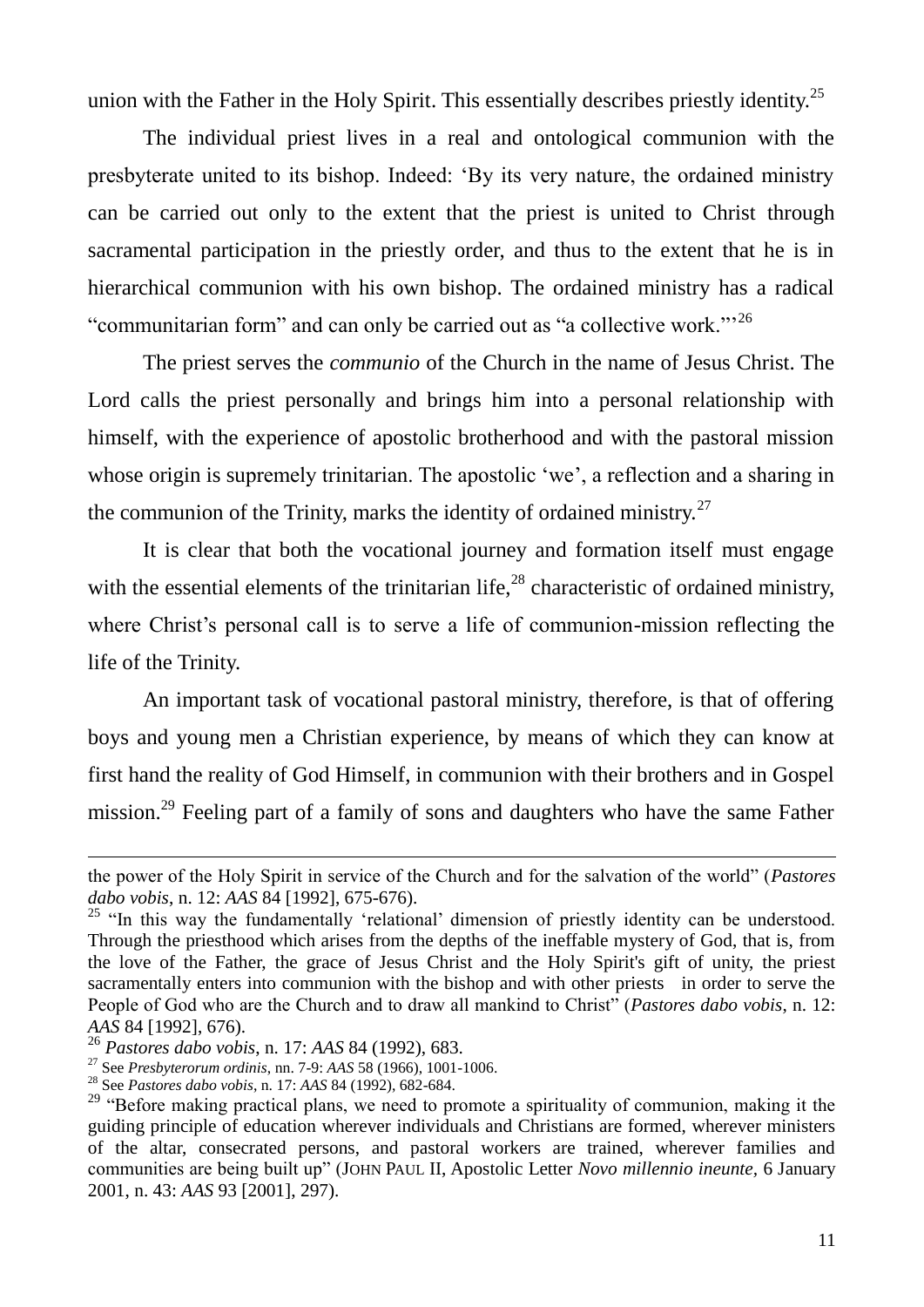who loves them immensely, they are called to live as brothers and sisters and, persevering in unity, they place themselves at the service of the new evangelization 'to proclaim and bear witness to the wonderful truth of the saving love of God.'<sup>30</sup>

Pastoral ministry for vocations to ordained ministry is directed at generating men of communion and mission, capable of being inspired by the 'new commandment' (Jn 13:34), the source of the 'spirituality of communion'.

The fostering of vocations and their consequent discernment greatly respect this Christian experience. It is the basis of a journey of grace written into the Sacrament of Orders and the condition for genuine evangelization.

8. A prudent and wise discernment of the essential conditions for being admitted to priesthood should be applied appropriately so as to be sure of the suitability of those who are 'called'. Pastoral ministry for vocations is aware that the response to the call is based upon the progressive integration of the personality's various components: human and Christian, personal and communitarian, cultural and pastoral.

*Pastores Dabo Vobis* says: 'Knowledge of the nature and mission of the ministerial priesthood is an essential presupposition, and at the same time the surest guide and incentive toward the development of pastoral activities in the Church for fostering and discerning vocations to the priesthood and training those called to the ordained ministry.'<sup>31</sup>

For this reason it is directed, in the first instance, to developing the whole person and, in the context of a profound communitarian experience, aims at preparing those 'called' for priesthood, helping them be conformed to Christ the Shepherd.

Whoever is called should be placed in the condition of living an intimate relationship of love with the Father who calls him, with the Son who conforms him, with the Spirit who shapes him through training in prayer, listening to the Word, participation in the Eucharist and silent adoration.

<sup>30</sup> JOHN PAUL II, *Message for the 42nd World Day of Prayer for Vocations* (17 April 2005), original text in *Insegnamenti* XXVII-2 (2004), 115.

<sup>31</sup> *Pastores dabo vobis*, n. 11: *AAS* 84 (1992), 674.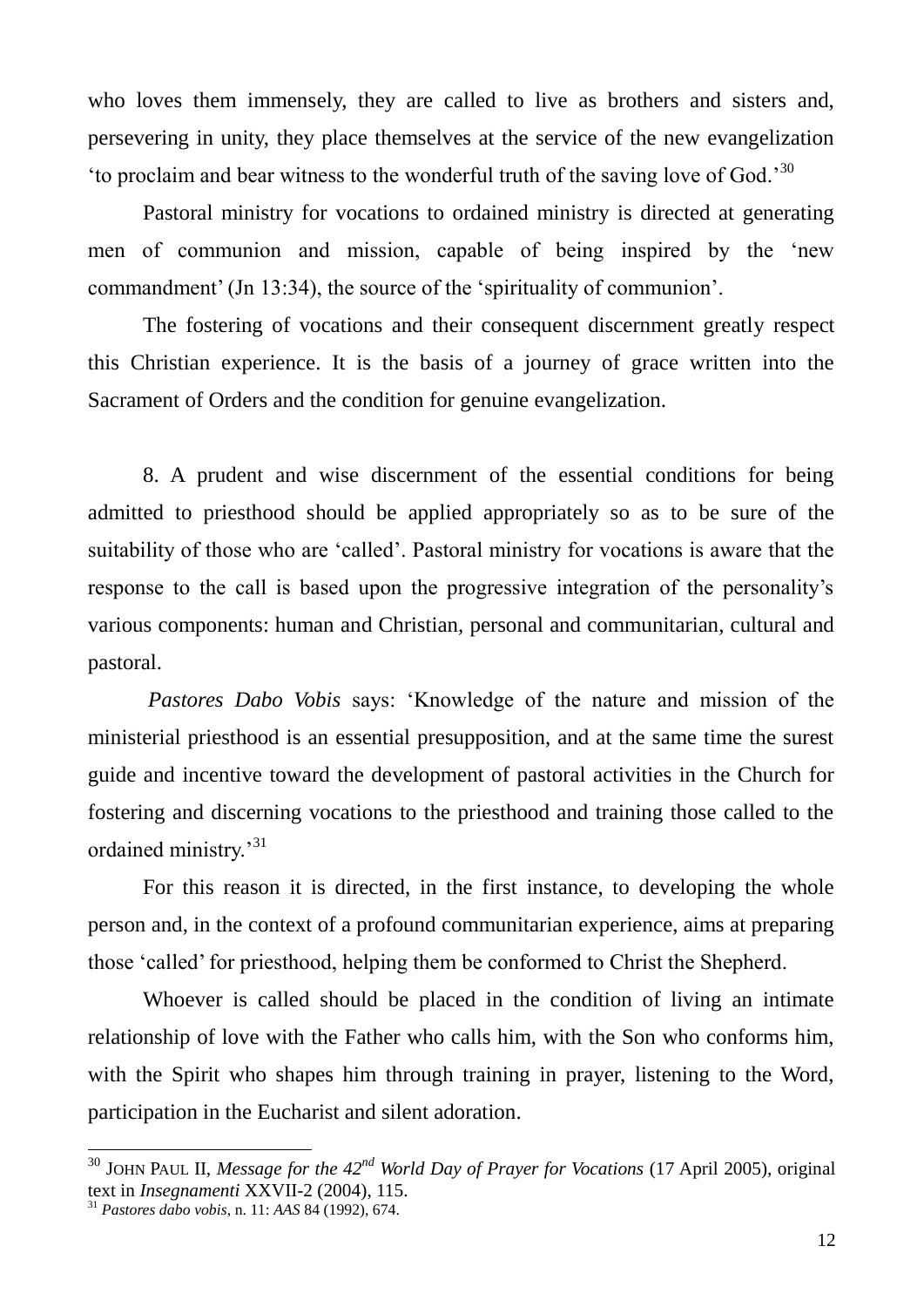Growing in vocation develops hand in hand with gradually taking on tasks, choices, responsibilities. This also allows a deep and wide-ranging discernment of the authenticity of a person's vocation.

The integration and maturing of the affections are necessary for knowing how to welcome the grace of the Sacrament. Proposing a vocation should be avoided to persons who, even though they are praiseworthy in their journey of conversion, show signs of being profoundly fragile personalities.

It is important that whoever is called should see with clarity the commitments he will have to take on, in particular with regard to celibacy.<sup>32</sup>

It is helpful that anyone called should be rooted in a precise ecclesial context, which supports the reasons for his choice of vocation and contributes to healing any possible individual deviations from his vocation.<sup>33</sup> In this way, the quality of his parochial and diocesan experience, as well as his participation in Church activities, associations and Movements, acquires a fundamental importance.<sup>34</sup>

It would normally be good for boys and young men to have an experience of community life before going to seminary.

9. A decisive role is played by vocation directors, who often take the place of the priest who nourished and sustained the beginnings of a vocation. Both the educational relationship with facilitators and the quality of brotherhood with others who have been called, make the discernment of a vocational choice more authentic and valid.

Without doubt, since priests' public profiles can give an idea of the figure of a priest and the conditions of his ministry in ordinary life, the life of individual priests

 $32$  "The formation for celibacy of candidates for the priesthood deserves particular mention. It is important that they learn to live and to esteem celibacy as a precious gift from God and as an eminently eschatological sign which bears witness to an undivided love for God and for his people, and configures the priest to Jesus Christ, Head and Bridegroom of the Church. This gift, in fact, in an outstanding way 'expresses the priest's service to the Church in and with the Lord' and has a prophetic value for today's world" (*Letter of the Holy Father Pope BENEDICT XVI to the Bishops, Priests, Consecrated Persons and Lay Faithful of the Catholic Church in the People's Republic of China*, 27 May 2007, n. 14: *AAS* 99 [2007], 577).

<sup>33</sup> See *Pastores dabo vo*bis, n. 9: *AAS* 84 (1992), 670-671.

<sup>34</sup> See *Pastores dabo vobis*, n. 68: *AAS* 84 (1992), 775-778.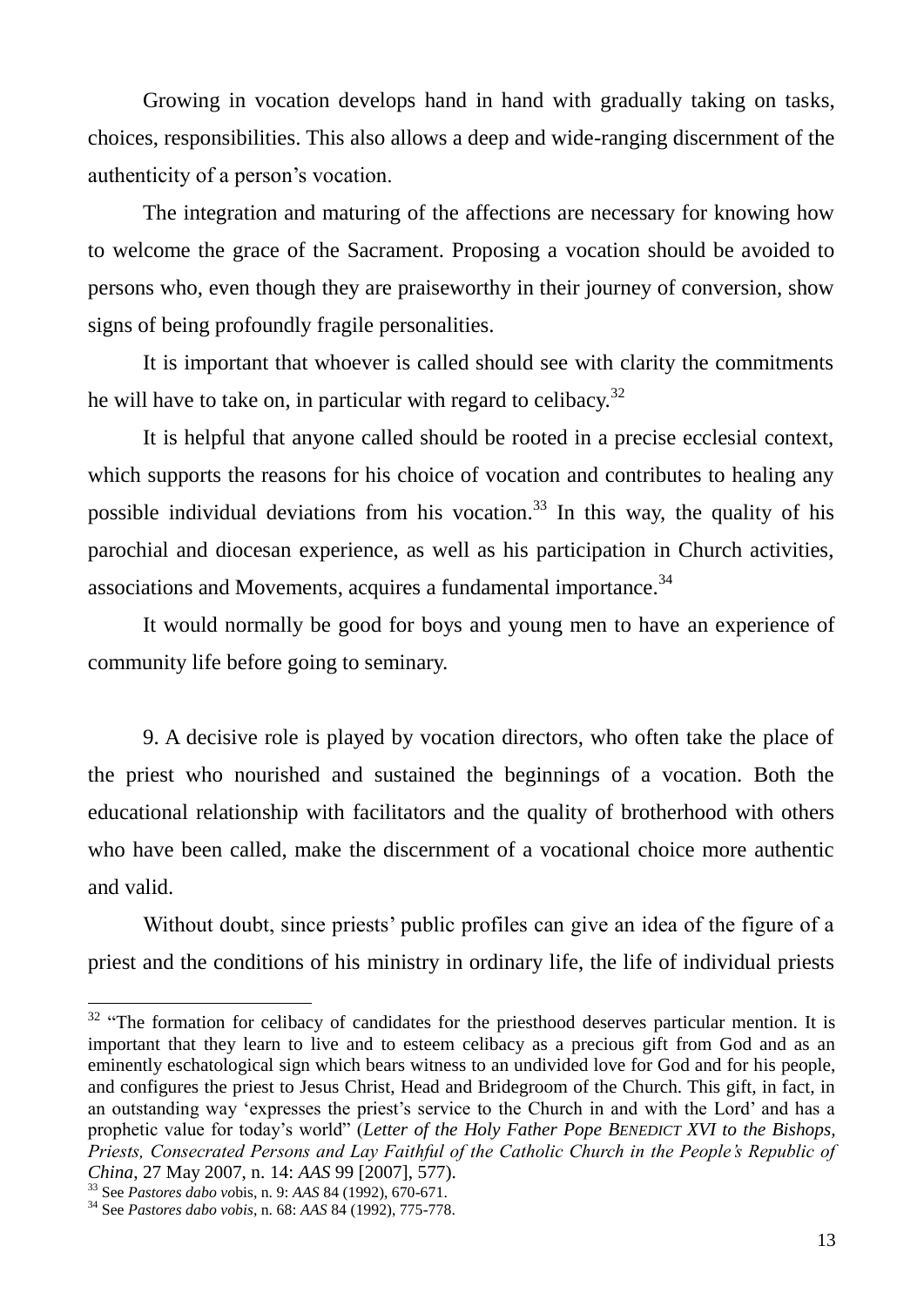and of the entire diocesan presbyterate can favour the development of a priestly call.

The figures of priests venerated as saints contribute in no small way to the courage and generosity of those who are called. Priests completely dedicated to their pastoral ministry are secure models and reference points for consolidating a man's motives for choosing priestly ordination.

It is sufficient to remember St John Mary Vianney, the Holy Curé d'Ars, who, during the 2010 Year for Priests, was indicated by the Holy Father Benedict XVI as a shining model for all priests. Along with him, we could remember many other exemplary priests who, with self-denial over the ages, have accompanied the progress of the People of God in the various local Churches.

Certainly, it is important to call trustingly and persistently upon the Virgin Mary, Mother of Priests, for help in welcoming with openness God's plan for our lives. We ask her help to respond 'yes', with faith and love, to the Lord who always calls new labourers to spread the Kingdom of God.

10. The growth and nurture of a priestly vocation demands love in service for one's own particular Church, as well as complete availability to undertake any kind of pastoral service. An experience of inner freedom will come from not feeling as if one owns one's vocation.

Active participation in the life of a Christian community can contribute to avoiding new forms of clericalism, situations of inopportune pastoral centralism, merely part-time pastoral services, ministerial choices that revolve around one's own individual needs and the inability to see the bigger picture and the unity of the community.

To build a Church into a state of permanent mission, the vocation of the priest is lived in such a way as to develop a community rich in ministries, where there is ample space for the active participation and responsibility of the lay faithful.

So as to be able to lead and sustain a community, it is useful for young men called to the priesthood to learn to work together and dialogue with the whole Christian community and to value every vocation.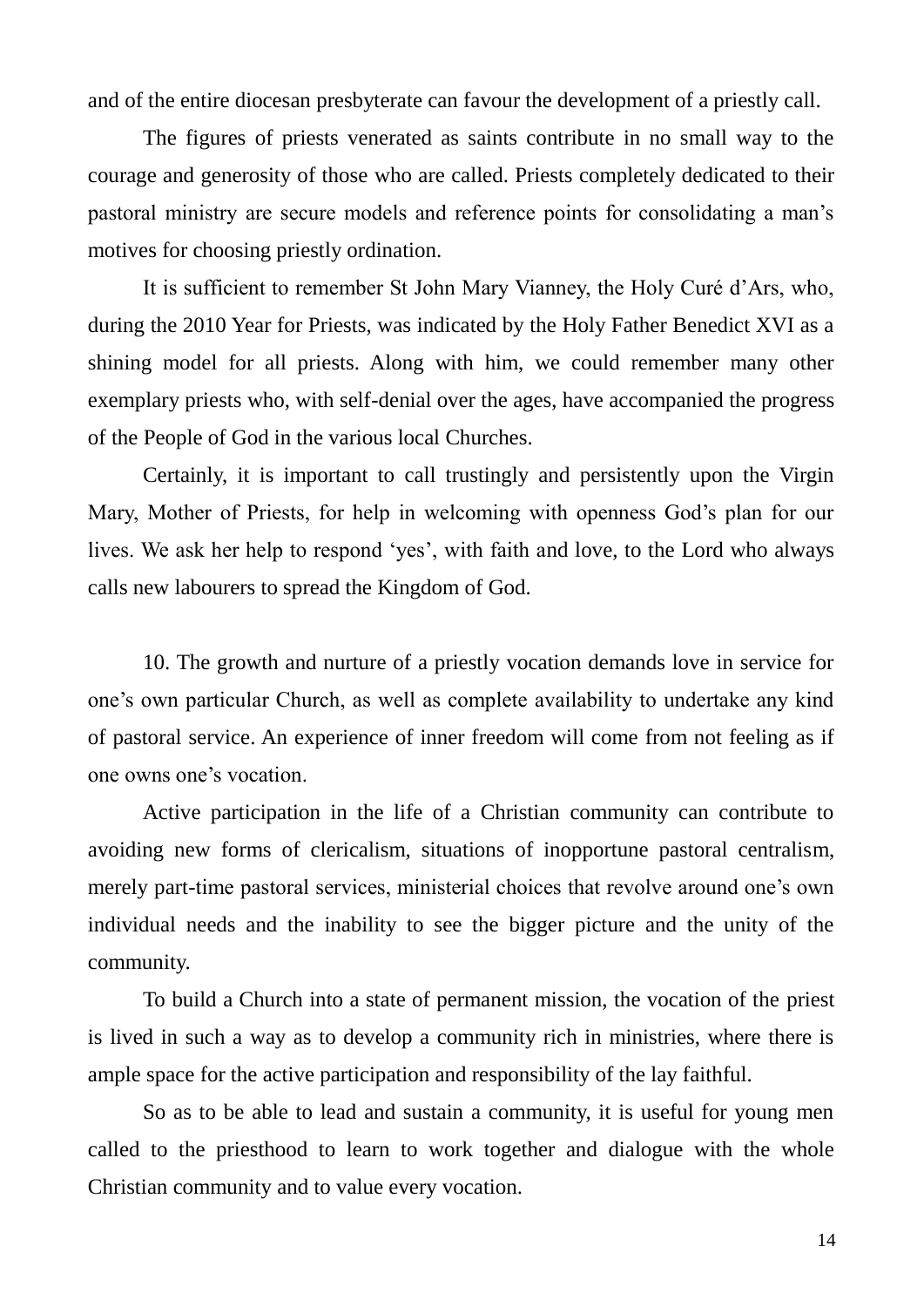The universal dimension is intrinsic to priestly ministry.<sup>35</sup> Ordination makes the priest fit for mission, which is an essential aspect of priestly identity.

In this sense, it is important to educate whomever is called to be concerned for his neighbours and, at the same time, to look to those who are far off.

Availability for mission defines the truth of the priest in each of his activities. This means developing an inner structure and a way of being, more than a way of doing, that is distinguished by its courage in going beyond any kind of particularity in order to open one's heart to the needs of the new evangelization.

<sup>35</sup> See CONGREGATION FOR THE CLERGY, *Directory for the Ministry and Life of Priests* (31 January 1994), nn. 14-15.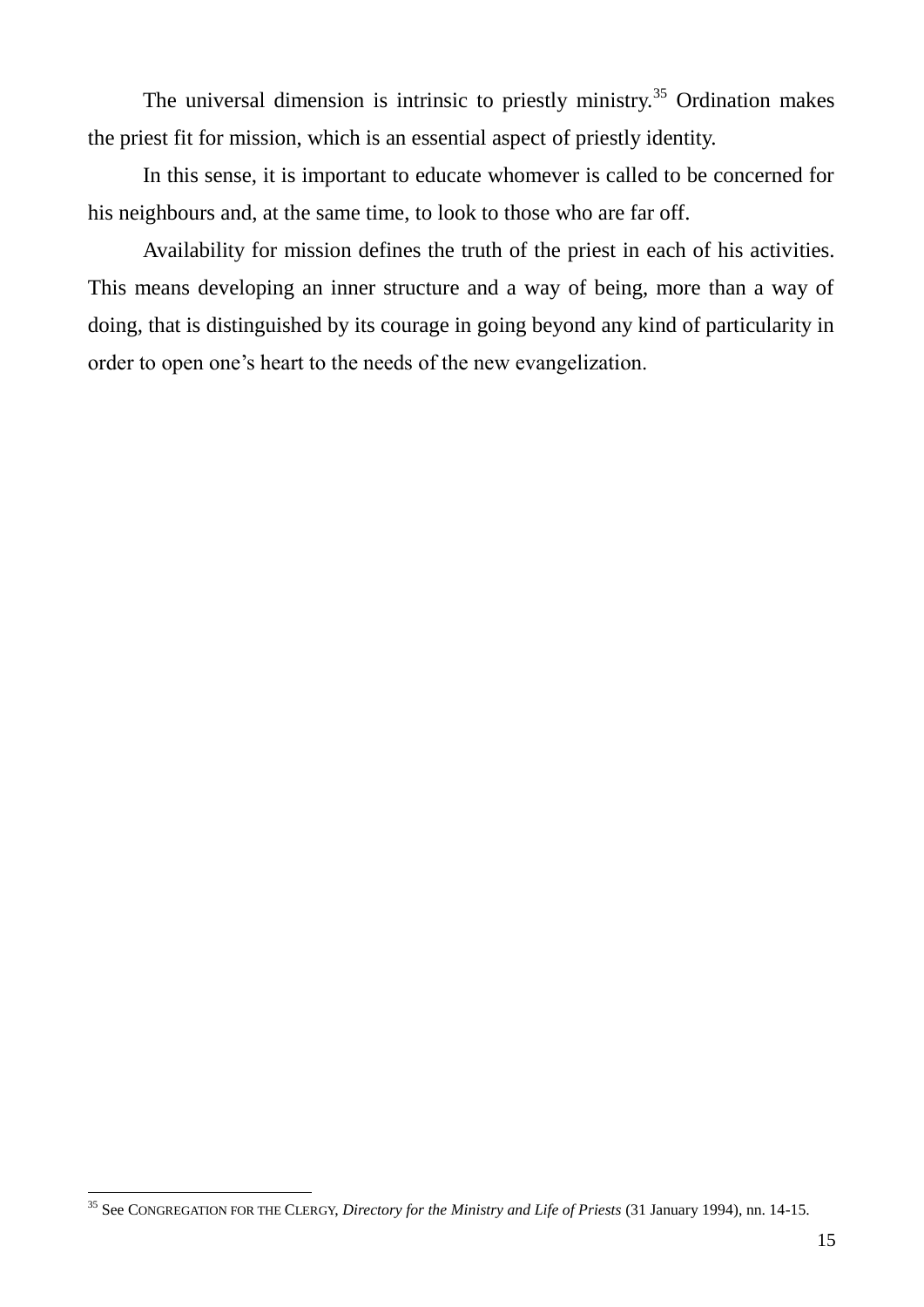## **III. SUGGESTIONS FOR PASTORAL MINISTRY FOR PRIESTLY VOCATIONS**

11. Priestly vocations are the fruit of the Holy Spirit's action in the Church. In some countries there is a vigorous and promising flowering of priestly vocations, which is an encouragement to continue fostering vocations.

The Church, aware of the need for vocations to the priesthood, recognizes that they are a gift from God and prays to the Lord with incessant and trusting supplication that he will be generous in giving them.

'It is really God himself, the "Lord of the harvest", who chooses his labourers; his call is always undeserved and unexpected. And yet, in the mystery of God's covenant with us, we are called to cooperate with his providence, and to use the powerful tool which he has placed in our hands: prayer! This is what Jesus himself asked us to do: "Pray the Lord of the harvest to send out labourers into his harvest!"<sup>36</sup>

Prayer moves the heart of God. For believers, prayer becomes the great school of life, teaching them to look with evangelical wisdom at the world and at the needs of each human being. Above all, it unites hearts to the same charity and compassion of Christ for humanity.<sup>37</sup>

The experience of many local Churches is that young men, in large numbers, sense the call to ministerial priesthood, especially where prayer is a constant and profound dimension of the community's life.

12. In the West, there is a prevailing culture of indifference to the Christian faith, a culture unable to understand the value of vocations to a special consecration.

<sup>36</sup> JOHN PAUL II, *Speech to the Members of "Serra International"* (7 December 2000), original text in *Insegnamenti* XXIII-2 (2000), 1050; cf. *Speech to the "Serra International" Movement* (29 March 1980), original text in *Insegnamenti* 111-1 (1980), 759-761.

<sup>37</sup> See JOHN PAUL II, *Message for the 38th World Day of Prayer for Vocations* (6 May 2001): *AAS* 93 (2001), 98-102.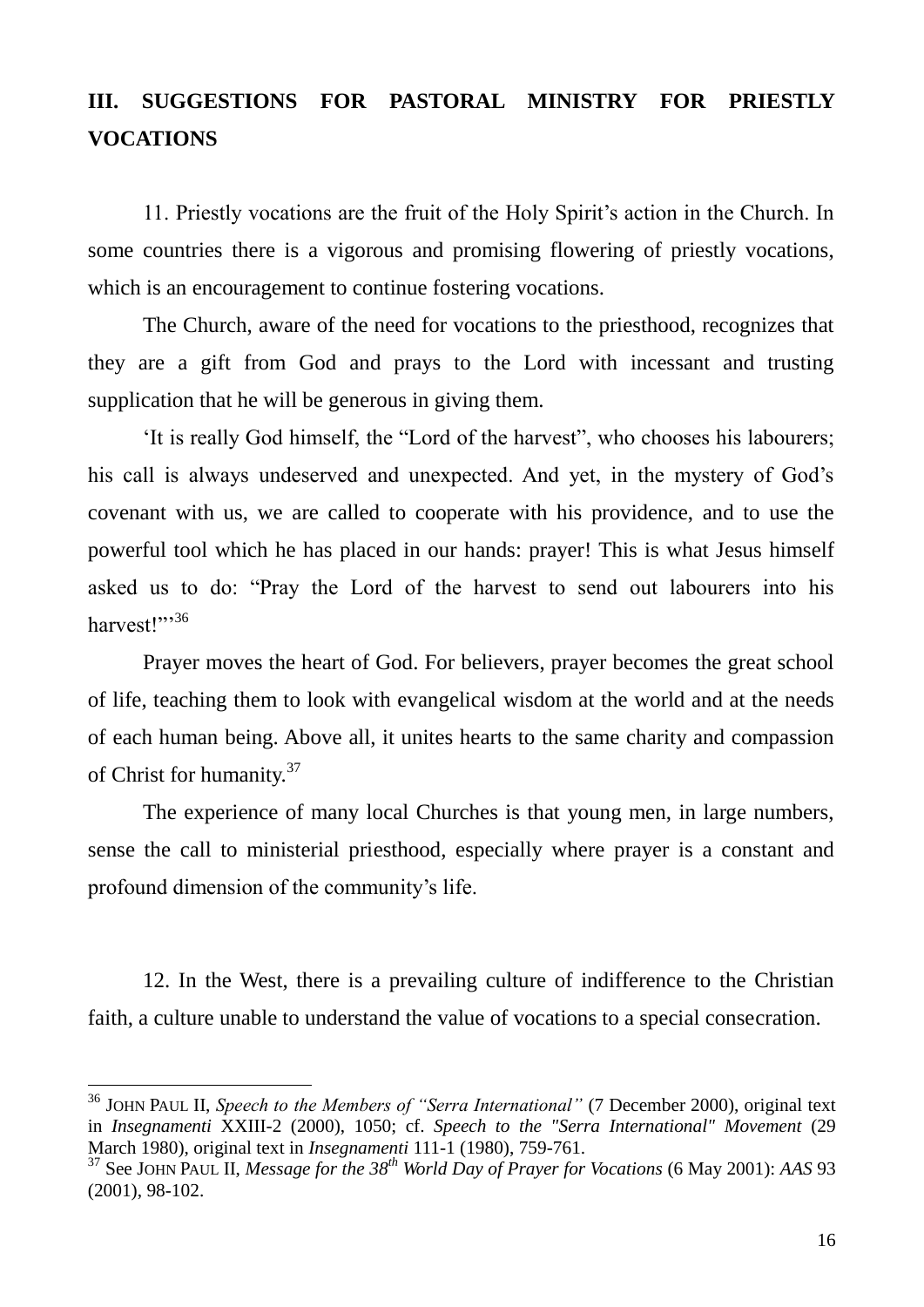Nonetheless, the Church, which is called to live in the present, looks with wisdom to history where she sees the presence of God who accompanies, challenges, calls people into covenant with him even in the moments that are apparently the least fertile and fruitful. She looks 'with immense sympathy upon the world because, even if the world feels itself estranged from Christianity, the Church cannot feel itself estranged from the world, whatever the attitude of the world may be towards the Church.'<sup>38</sup>

Still today, the Church continues to proclaim the Word of God and to communicate the Good News of salvation with the courage that comes from the truth. In particular, she tries to set before boys and young men the life-challenging faith that responds to the thirst for happiness residing in the human heart.

This means offering the experience of faith as a personal, profound relationship with the Lord Jesus Christ, the One who reveals the Mystery of God.

The discovery of a vocation is born from a response of faith, especially when it is lived within Christian communities where the beauty of the Gospel is lived and where leaders and educators are capable of perceiving the signs of a vocation.

In order to make real what the Christian faith proposes, which then leads to a response in terms of a vocation, genuine human relationships<sup>39</sup> need to be encouraged. This should be done by educators and adult mentors in the faith, in the context of communities that have an attractive and exciting Christian life.

It is advisable to be open in offering the possibility of priestly life to boys and young men and, at the same time, it is necessary to invite Christian communities to pray more intensely to 'the Lord of the harvest' (Mt 9:38) that he may raise up new ministers and new consecrated people.

To do this, it is useful to support a general pastoral ministry in the local Churches, which is characterized by evangelical, vocational and missionary

<sup>38</sup> *Speech of Pope PAUL VI on the Solemnity of the Epiphany at the Holy Grotto of Bethlehem* (6 January 1964): *AAS* 56 (1964), 177; *L'Osservatore Romano* Anno CIV - n. 5 (7-8 January 1964), 2. <sup>39</sup> See *Novo millennio ineunte*, n. 45: *AAS* 93 (2001), 298-299.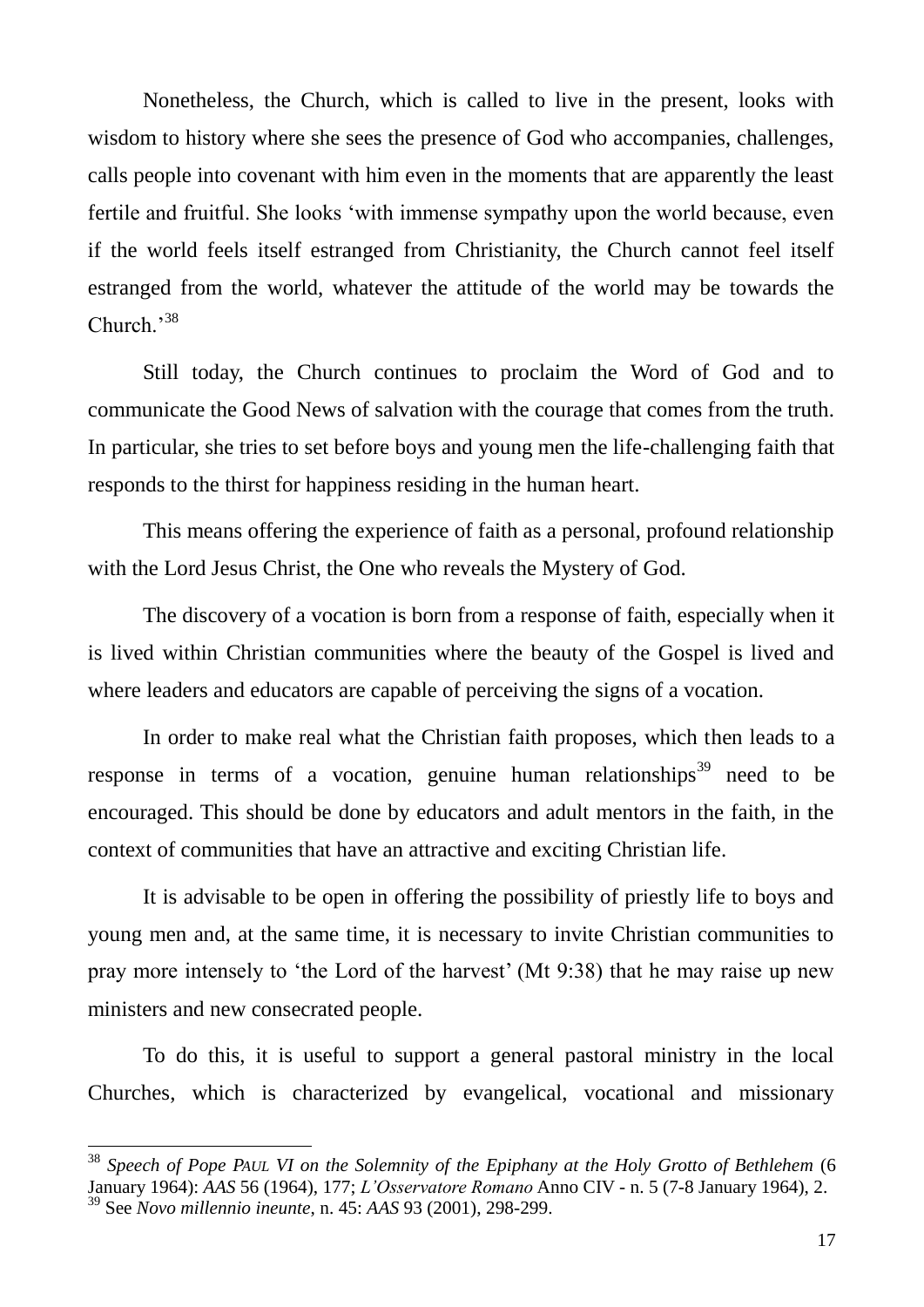enthusiasm.

13. All the members of the Church are responsible for looking after priestly vocations. 'The Second Vatican Council was quite explicit in this regard: "The duty of fostering vocations falls on the whole Christian community, and they should discharge it principally by living full Christian lives" [*Optatam totius*, 2]. Only on the basis of this conviction will pastoral work on behalf of vocations be able to show its truly ecclesial aspect, develop a harmonious plan of action, and make use of specific agencies and appropriate instruments of communion and co-responsibility.'<sup>40</sup>

Already seventy years ago, the Holy See instituted the *Pontifical Work for Priestly Vocations* with the aim of supporting collaboration between the Holy See and the local Churches in promoting vocations to ordained ministry.

This office has worked to spread awareness of the *Message for the World Day of Prayer for Vocations* which the Holy Father addresses every year to the whole Church. Furthermore, it has the task of gathering and disseminating news of the most significant initiatives with regard to vocations undertaken by the local Churches. It also organizes international Conferences; and it promotes and collaborates in organizing the Continental Conferences, with the aim of helping to produce a synergy among those active in the field of pastoral ministry for vocations.

The experience of the past few decades shows that the Holy Father's *Message* helps local Churches to construct, recommend and realize annual programmes of pastoral ministry for vocations.

The bishop's role in promoting vocations, and in particular priestly vocations, is central and pre-eminent. 'The first responsibility for the pastoral work of promoting priestly vocations lies with the bishop [*Christus Dominus*, 15], who is called to be the first to exercise this responsibility even though he can and must call upon many others to cooperate with him. As the father and friend of his presbyterate,

<sup>40</sup> *Pastores dabo vobis*, n. 41: *AAS* 84 (1992), 726-727.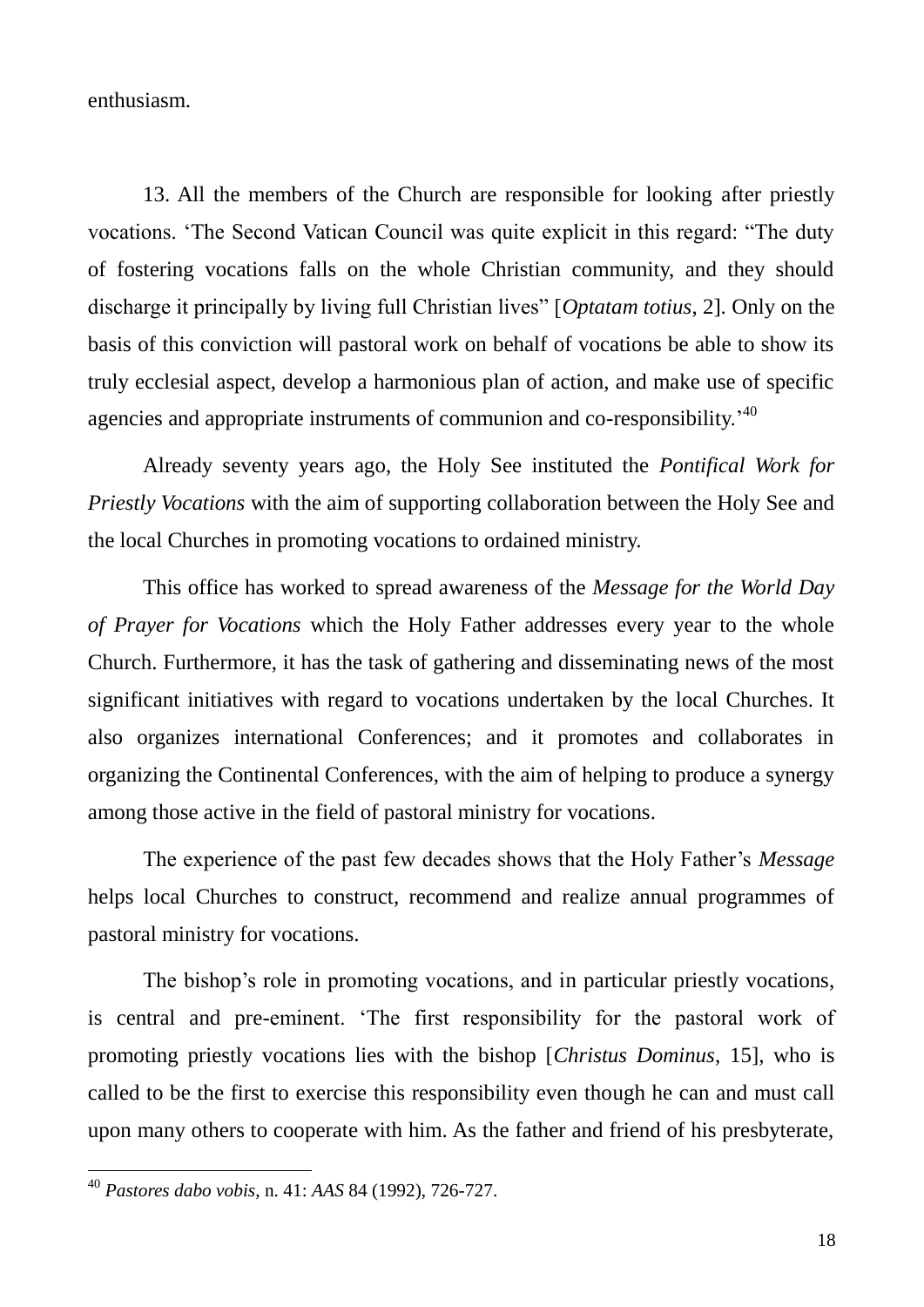it falls primarily to the bishop to be concerned about "giving continuity" to the priestly charism and ministry, bringing it new forces by the laying on of hands. He will be actively concerned to ensure that the vocational dimension is always present in the whole range of ordinary pastoral work, and that it is fully integrated and practically identified with it. It is his duty to foster and coordinate various initiatives on behalf of vocations.<sup>'41</sup>

The bishop has the task of ensuring that youth pastoral ministry and vocations pastoral ministry are entrusted to priests and others who are capable of transmitting, with enthusiasm and with the example of their lives, the joy of following the Lord Jesus in the school of the Gospel.

At a diocesan level, the bishop is the one who establishes the Diocesan Office for Vocations, made up of priests, consecrated persons and lay people. This instrument of communion serves pastoral ministry for vocations in the local Church, and has the task of fostering vocations of special consecration within the context of all vocations.

The Office for Vocations looks after the formation of vocations advisers, advances and spreads a vocational culture within the People of God, shares in the planning of the diocesan pastoral programme, and in particular works together with the diocesan offices for family pastoral ministry, catechesis and youth pastoral ministry.

Vocational groups that offer a programme of Christian education and a first chance to test vocations are to be encouraged and supported in dioceses and in parishes.<sup>42</sup>

National or inter-diocesan vocational offices, commissioned by the Bishops' Conferences and, normally, under the guidance of a bishop, co-ordinate the Diocesan Offices for Vocations.

<sup>41</sup> *Pastores dabo vobis*, n. 4l: *AAS* 84 (1992), 727; see SECOND VATICAN ECUMENICAL COUNCIL, Decree on Priestly Formation *Optatam totius* (28 October 1965): n. 2; CODEX IURIS CANONICI, can. 385.

<sup>42</sup> See *Pastores dabo vobis*, n. 41: *AAS* 84 (1992), 728.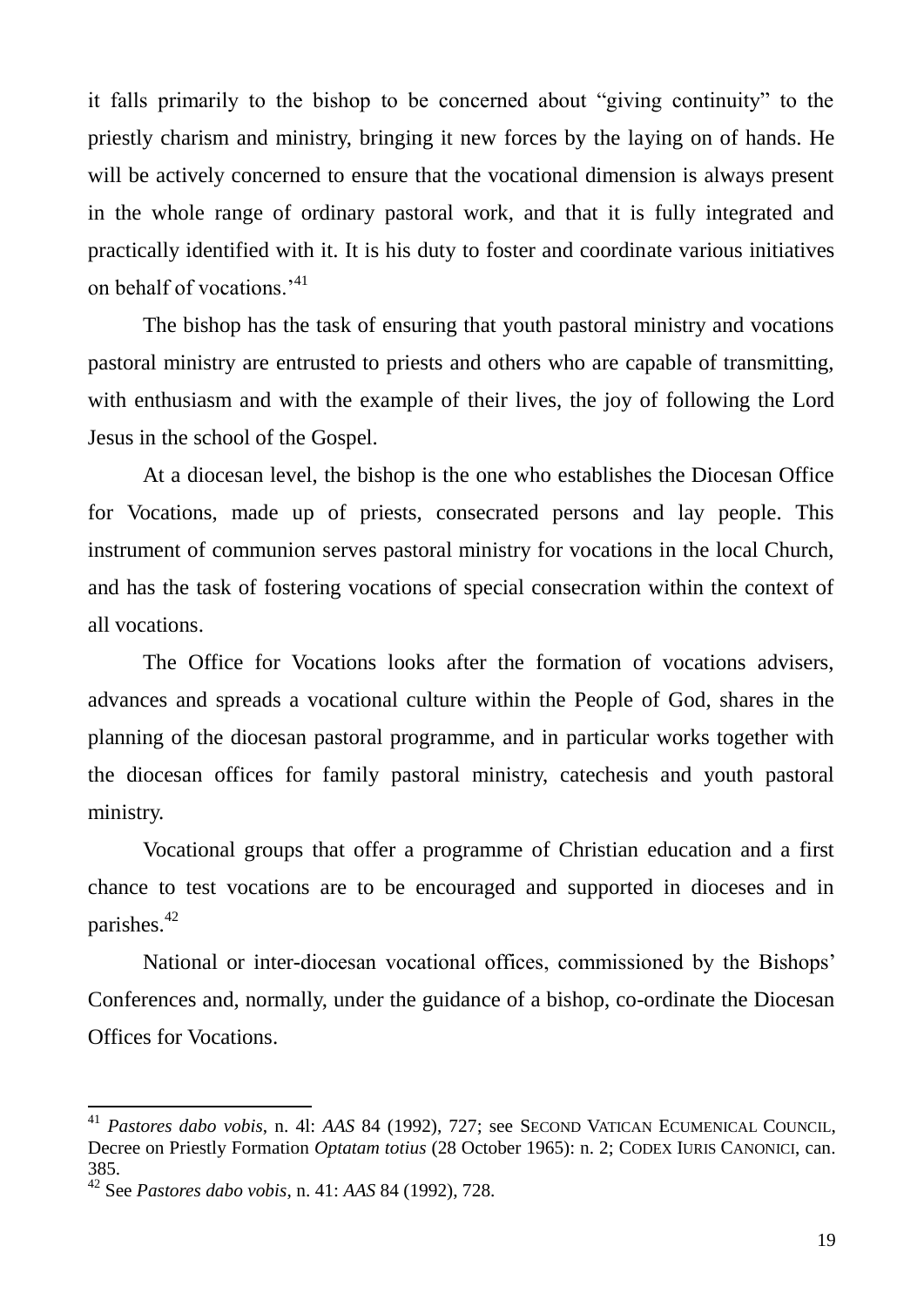14. The grace of the call finds fertile ground in a Church that, through its communities and all the faithful, creates the conditions for free and generous vocational responses.

Blessed John Paul II asked the bishops 'to reinvigorate the social fabric of the Christian community by means of the evangelization of the family, helping the laity to give life to the values of faithfulness, justice and Christian charity in the world of youth.'43

In our times, the witness of Christian communities giving account of the faith that is in them becomes even more necessary, so that Christians, committed to following Christ, can pass on his love. The communion of believers in Christ prepares the Lord's call that invites people to consecration and mission.

The fostering of the priestly vocation first takes place in Christian families. If they are animated by a spirit of faith, charity and piety they become, as it were, an 'initial seminary' (see *Optatam Totius*, n. 2) and they continue 'to offer favourable conditions for the birth of vocations'.<sup>44</sup>

Even though a sense of respect for the figure of the priest is cultivated in Christian families, it is still noticeable, especially in the West, that they have a certain difficulty in accepting that their child may have a vocation to the priesthood or to a special consecration.

An educational overlap exists between family and vocational pastoral ministries. Thus, it is necessary to make parents more aware of their ministry, rooted in the Sacrament of Marriage, as educators in the faith, so as to develop in the heart of the family the human and supernatural conditions that make possible the discovery of a priestly vocation.

For its part, the parish is the place *par excellence* where the Gospel of the Christian vocation is proclaimed and, in particular, where the ideal of priestly

<sup>43</sup> JOHN PAUL II, *Message for the World Day of Prayer for Vocations* (2 May 1993), original text in *Insegnamenti* XV-2 (1992), 135.

<sup>44</sup> *Pastores dabo vobis*, n. 41: *AAS* 84 (1992), 728.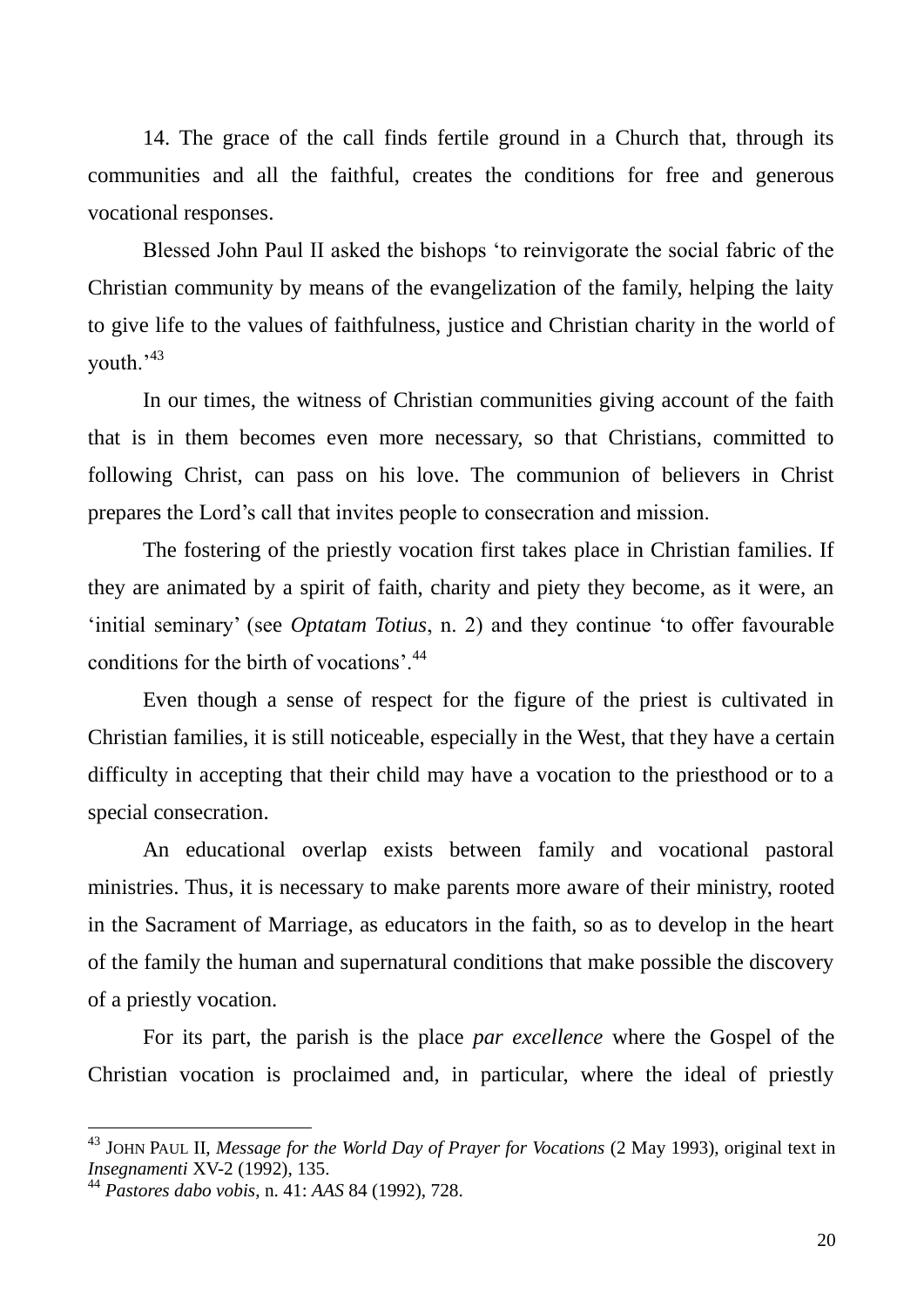ministry is presented. It is the fertile ground where vocations develop and mature, on the condition that it gather together 'God's family as a brotherhood all of one mind, and lead them in the Spirit, through Christ<sup>45</sup> and, therefore, it should be characterized by a way of living like that of the first Christians (see Acts 2:42; 4:32).

The variety of vocations is obvious in the parish, and the urgent need for priests to celebrate the Eucharist and the Sacrament of Reconciliation is clear and pressing.

The parish community is a fruitful womb, capable of offering a valuable contribution of human and spiritual formation to those who journey towards priestly ministry.

Priests and consecrated people, above all those who work in the parish communities, are crucial for openly suggesting priestly vocation to boys and young men, with the aid of a well-founded and effective educational programme that is capable of bringing the question of vocation to the fore.

Catechists and the organizers of parish pastoral work, too, while they teach the whole of the Christian message, can identify and offer valuable links between catechetical themes and the presentation of specific vocations, especially the vocation to the priesthood. 'Particularly catechists, teachers, educators and youth ministers, each with his or her own resources and style, have great importance in the pastoral work of promoting priestly vocations: The more they inculcate a deep appreciation of young people's vocation and mission in the Church, the more they will be able to recognize the unique value of the priestly vocation and mission.'<sup>46</sup>

15. Seminarians should be reminded of an established pastoral truth: 'No one is better suited to evangelize young people than young people themselves. Young students who are preparing for the presbyterate, young men and women who are undergoing formation as religious or as missionaries, personally and as communities are the first and most immediate apostles of vocation in the midst of other young

<sup>45</sup> *Lumen gentium*, n. 28: *AAS* 57 (1965), 34.

<sup>46</sup> *Pastores dabo vobis*, n. 41: *AAS* 84 (1992), 728.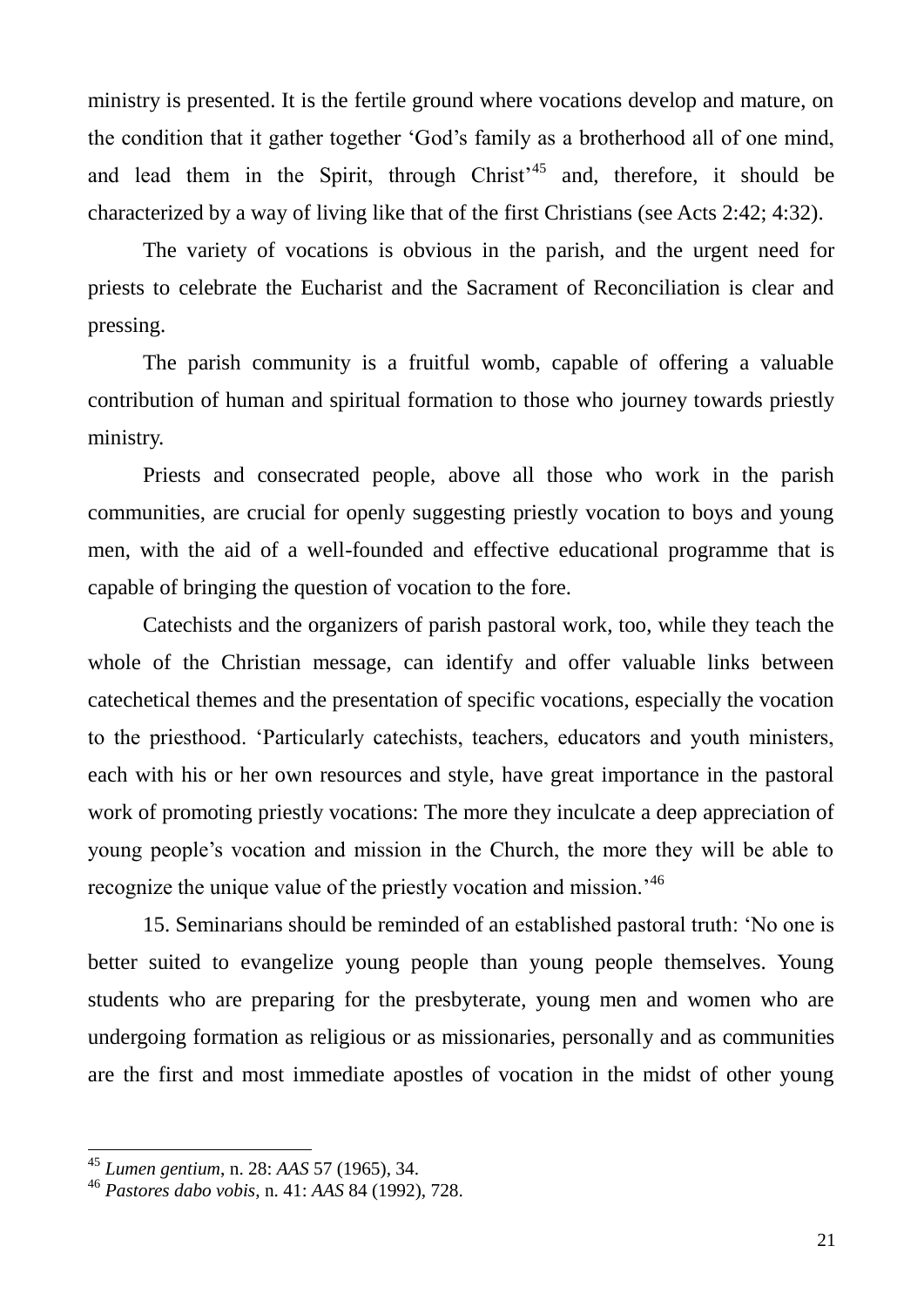people.'<sup>47</sup> Furthermore, organized ecclesial groups, Movements and Associations are to be borne in mind, in that they are valuable educational places for openness to a priestly vocation. Within them, the encounter with Christ is favoured by attention to individuals, offering clear spiritual content and being rooted in prayer. More than a few vocations have been born from these experiences.<sup>48</sup>

Teachers in schools are committed to a service that, by its nature, is a vocation and mission. They can extent the family's educational role by broadening cultural horizons and ought never to forget life's vocational dimension.

Their service can open young people to a life-choice of total self-gift to God and to other people, infusing 'in the hearts of boys and young men a desire to do God's will in that state in life which is most suitable to each person, and never excluding the vocation to the priestly ministry.<sup>49</sup>

Time at university is also, in many countries, becoming a fruitful period for young people with regard to their life-choices. This deserves the closest attention: the years of youth are precious and decisive in the search for the full meaning of one's existence.

Those who organize leisure pursuits and sport in Church institutions, over and above the specific reasons inspiring these activities and the human values they allow to be realized, must not forget their higher aim: the holistic and harmonious formation of the person. This kind of human formation, in the measure it agrees with the principles of Christian education, is in reality fertile ground for proposing a priestly vocation.

Spiritual direction is a privileged form of discernment and of vocational accompaniment. What is asked of priests is a sincere openness to listening and

<sup>&</sup>lt;sup>47</sup> CONGREGATIONS FOR THE ORIENTAL CHURCHES, FOR RELIGIOUS AND SECULAR INSTITUTES, FOR THE EVANGELIZATION OF PEOPLES, FOR CATHOLIC EDUCATION (eds.), *Developments in the Pastoral Care for Vocations in the Particular Churches: Past Experiences and Plans for the Future. Final Document of the Second International Congress of Bishops and Others Responsible for Ecclesiastical Vocations* - Rome, 10-16 May 1981 (2 May 1982), n. 41.

<sup>48</sup> See *Pastores dabo vobis*, n. 41: *AAS* 84 (1992), 726-729.

<sup>49</sup> *Pastores dabo vobis*, n. 41: *AAS* 84 (1992), 728; see CONGREGATION FOR CATHOLIC EDUCATION, *Educating Together in Catholic Schools* (8 September 2007), n. 19.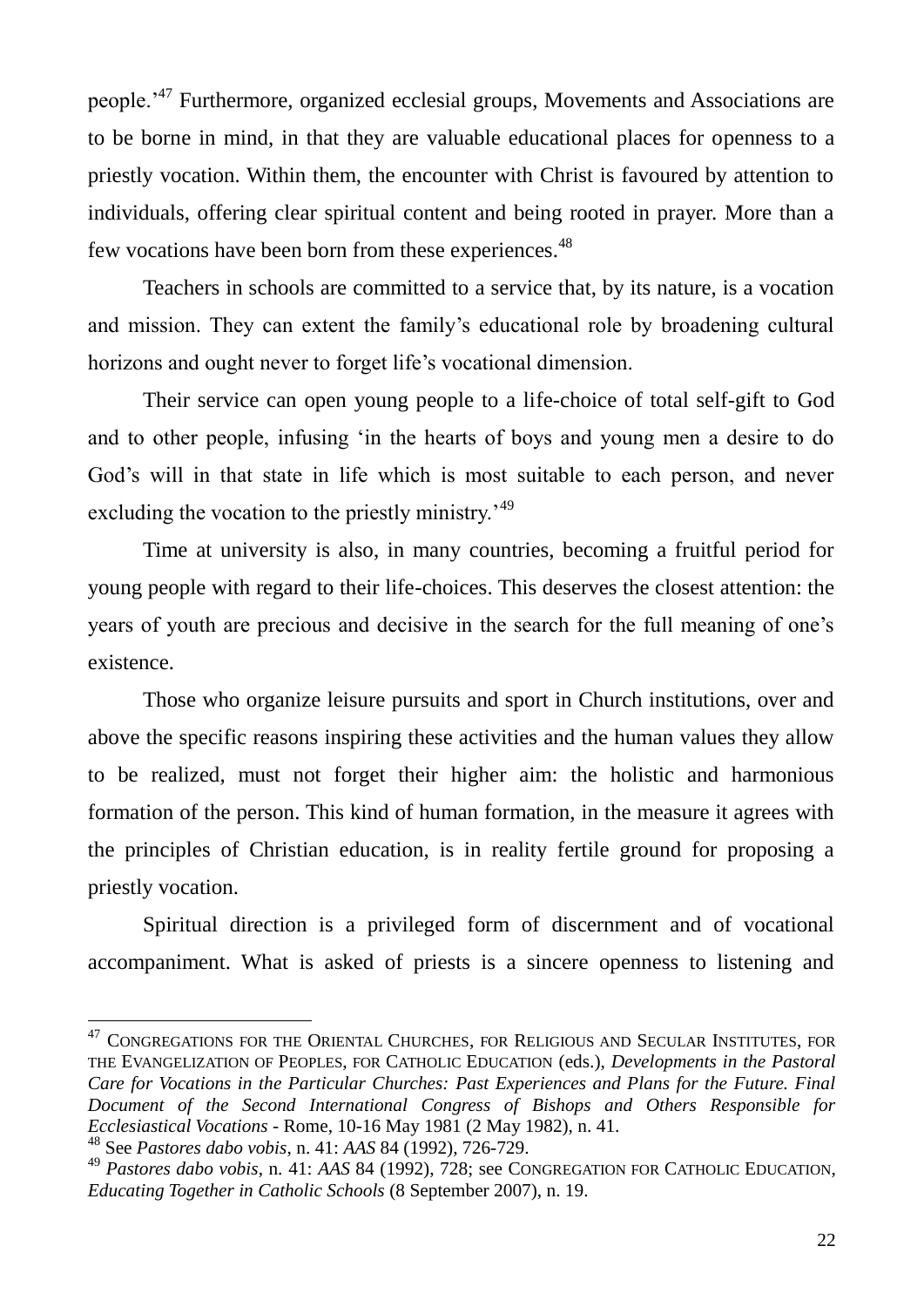dialogue, the capacity to raise and reply to the fundamental questions of existence, a great deal of wisdom in dealing with the questions inherent in life-choices and in the vocation to priestly ministry.

Spiritual direction and vocational counselling demand a specific preparation in the initial and ongoing formation of priests.

16. The key things to foster priestly vocations are those proposed by formation for Christian life: listening to the Word of God, participation in the Eucharist and exercising charity.

The proclamation of the Word passes through preaching and establishes and underscores the ways and forms of putting the Gospel into practice in the life of individuals and of ecclesial communities: 'We need a "direct preaching on the mystery of vocation in the Church, on the value of the ministerial priesthood, on God's people's."<sup>50</sup>

Catechesis is also an ordinary way for fostering vocations when it helps children and young people to give value to life as a response to God, and when it supports them in accepting in faith the gift of a personal vocation.

Catechesis in preparation for the Sacrament of Confirmation is a chance to let those who are being confirmed know the gifts of the Spirit, the charisms, the ministries and the various callings linked to them.

No kind of catechesis should overlook the presentation of the priestly vocation: 'A properly structured catechesis, directed to all the members of the Church, in addition to dissipating doubts and countering one-sided or distorted ideas about priestly ministry, will open believers' hearts to expect the gift and create favourable conditions for the birth of new vocations.<sup>51</sup>

The Eucharist, centre of Christian life and of the community, allows one to set out a sacramental and liturgical path that is capable of nourishing regularly the progress of every vocation.

<sup>50</sup> *Pastores dabo vobis,* n. 39: *AAS* 84 (1992), 723.

<sup>51</sup> *Ibid.*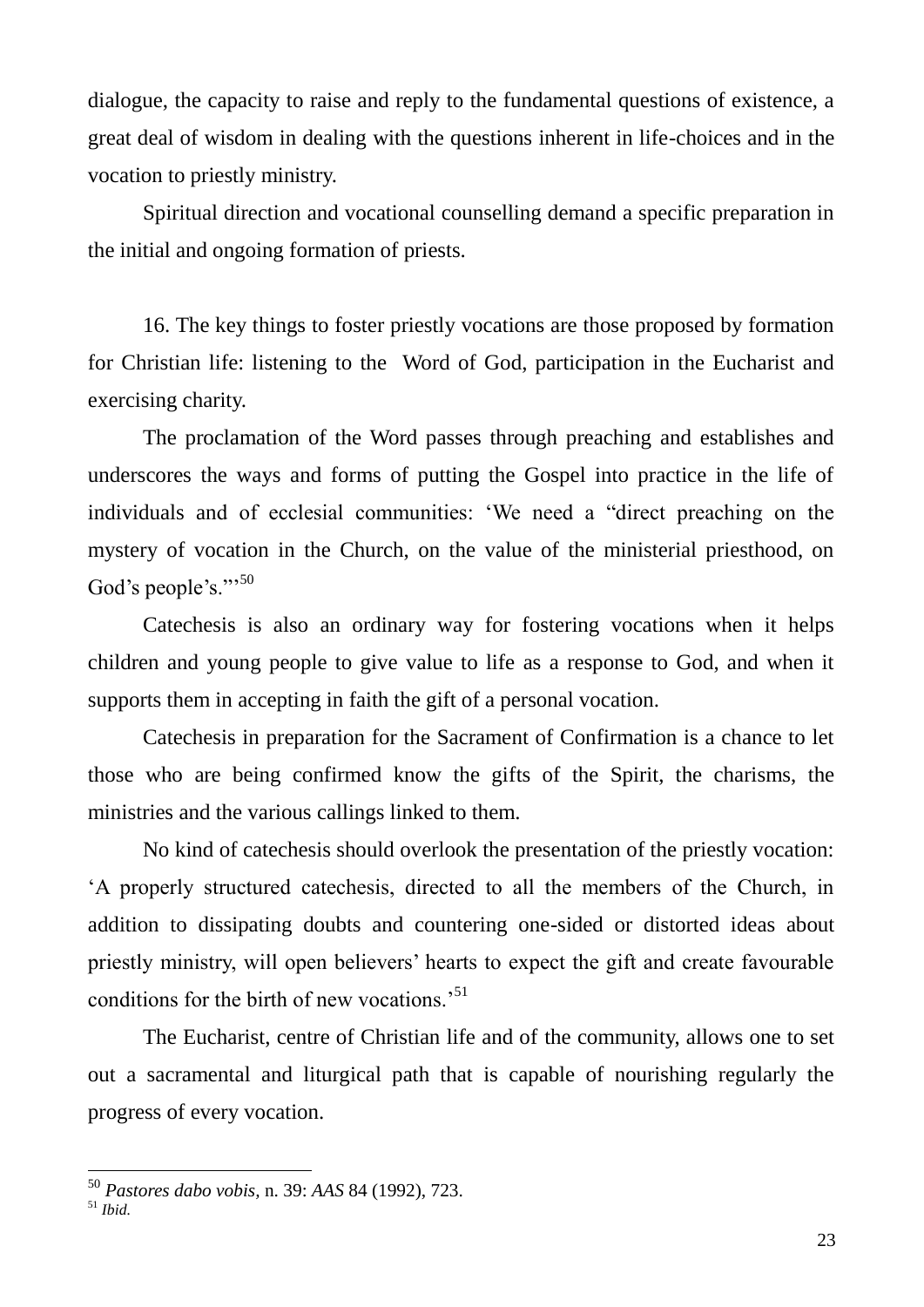Going frequently and regularly to the Sacrament of Reconciliation also is decisive in discerning a priestly vocation.

The liturgical year is the Christian community's permanent school of faith. It punctuates the times and moments of everyday life and supports the ripening of vocations among the faithful.

Prayer initiatives, and most especially Eucharistic adoration, which are prepared and conducted in a meaningful way and with a profound liturgical sense, can highlight the extraordinary importance of the priestly vocation.

The witness of charity finds a multiform and surprising expression in the Church. It is vital that these kinds of initiatives should be reinforced by means of precise programmes of formation that stimulate generosity and service to the Kingdom of God and that configure individuals and communities to Christ.

The sensitivity of young people to the conditions of the weak and the poor is growing. Many show themselves ready to serve, to identify themselves with their neighbour's joys and difficulties in life.

Some choose charitable voluntary work as a way of serving those who suffer, the elderly and the poor. Others are committed to educating children: by teaching catechism, in Catholic associations, or in free-time activities. There are also those who give a valuable witness in volunteering for missionary work with its powerful capacity to change a person's life, opening him or her to the pressing and serious material and spiritual needs widespread in developing countries.

Vocations that grow up in an environment of a Christian witness of charity are solid and genuine, motivated in earnest by service.

17. In ecclesial communities it is necessary to encourage a true and real movement of prayer to ask the Lord for vocations. In fact 'Christian prayer, nourished by the word of God, creates an ideal environment where each individual can discover the truth of his own being and the identity of the personal and unrepeatable life-project which the Father entrusts to him. It is therefore necessary to educate boys and young men so that they will become faithful to prayer and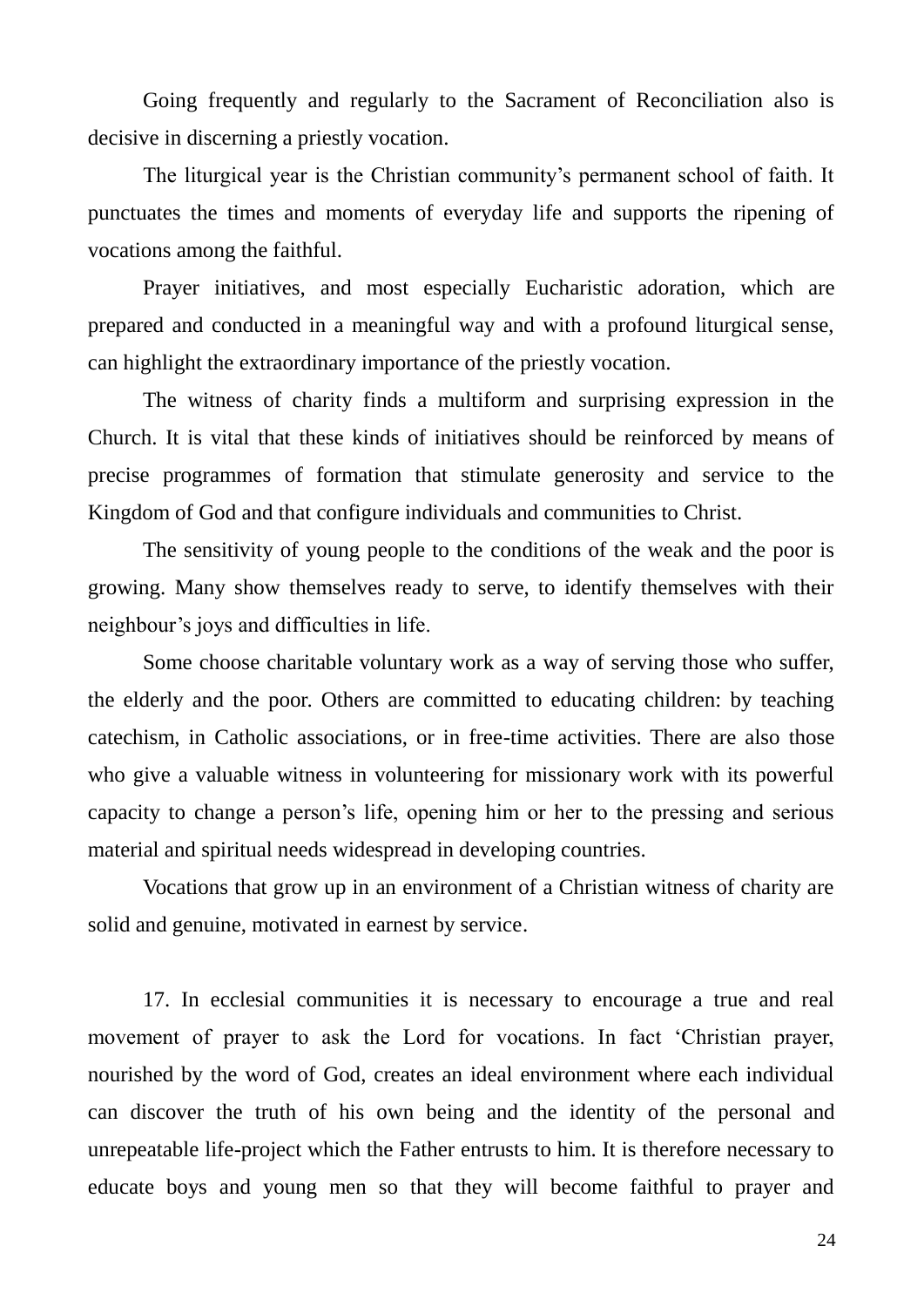meditation on God's word: in silence and listening, they will be able to perceive the Lord who is calling them to the priesthood, and be able to follow that call promptly and generously.<sup>52</sup>

Initiatives that display a harmonious community in prayer for vocations should be supported and increased.

Thus it would be good for the Diocesan Office for Vocations to propose and organize an "invisible monastery" in which many persons, day and night, are committed to continuous prayer for priestly vocations.

"Vocations Thursday" is a traditional moment of monthly communal prayer, centred around Eucharistic adoration, for priests and priestly vocations.

The "World Day of Prayer for Vocations" and "Seminary Day" are two noteworthy moments for prayer, catechesis and proclaiming the possibility of vocations to the Christian community.

18. Altar service is often the first step to other forms of service in the Christian community. This experience, wisely integrated into education for liturgical prayer, listening to the Word and sacramental life, can be used as a real path leading to the possibility of a priestly vocation.

For this reason, vocational ministry for priesthood gives special attention to altar boys. Numerous priests and seminarians, before going to seminary, have been part of the group of altar boys and have served at the altar.

Retreats and vocational spiritual exercises, organized for young men, are extremely important in allowing them to live the experience of silence, of prolonged prayer and of encountering the Word of God. They can be special moments of reflection upon one's life, a personal discovery of one's own vocation.

"Residential vocational communities" can also help young men in finding and discerning a vocational direction leading to the seminary. They are a kind of 'preseminary', with the stable presence of properly trained priests who offer a 'rule of life'

<sup>52</sup> *Pastores dabo vobis,* n. 38: *AAS* 84 (1992), 721.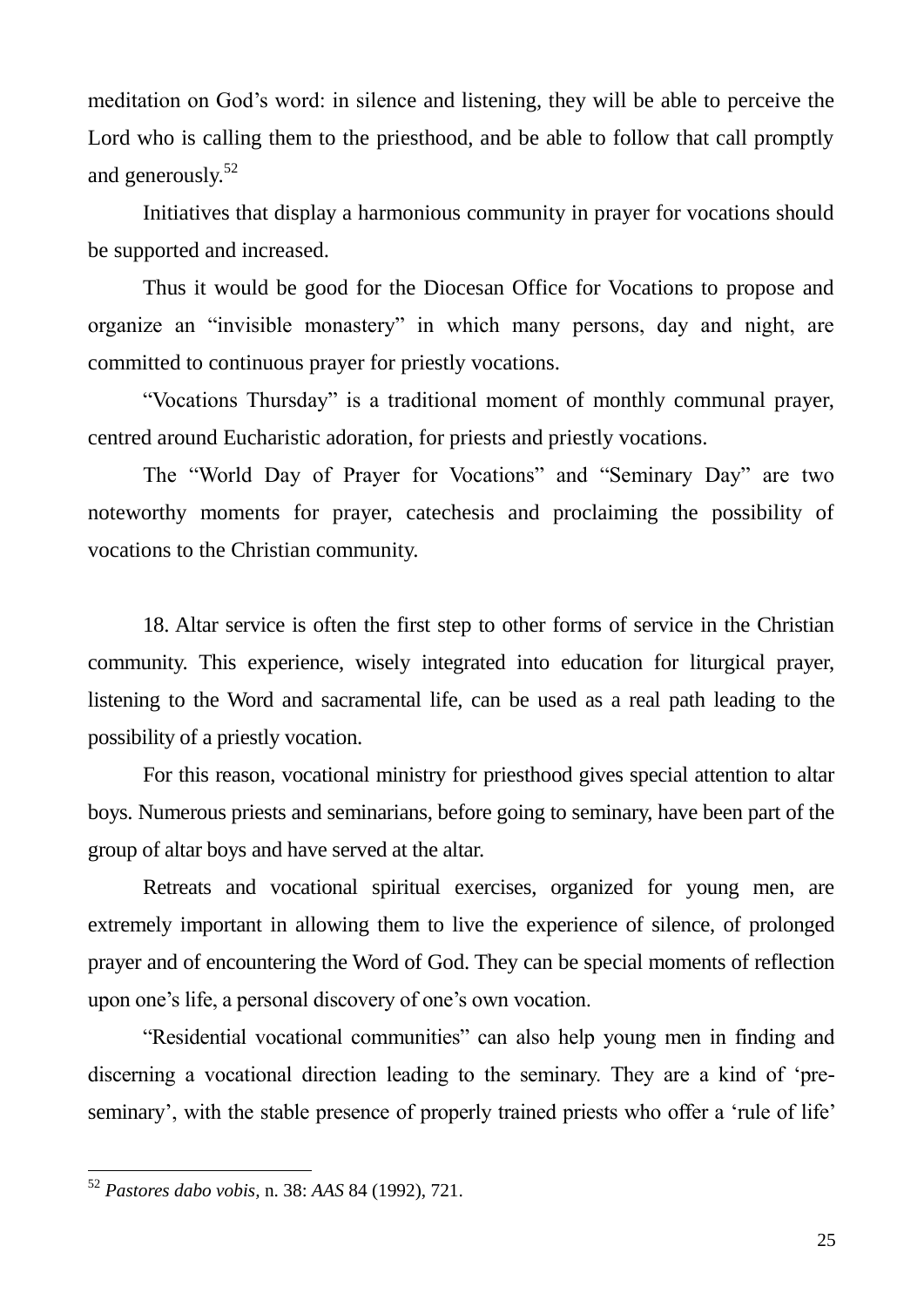punctuated by moments of brotherly life, personal study, sharing in the Word, personal and communal prayer, celebrating the Eucharist and spiritual direction.

19. Minor seminaries can offer boys and teenagers the chance to be accompanied, educated and formed in discerning their desire to become priests. Furthermore: 'In view of its nature and mission, the minor seminary could well become a significant reference point for vocations promotion in the diocese, with suitable formative experiences for young men seeking to discover the direction of their lives and their vocation, and for those who have already decided to set out on the path to ministerial priesthood, but are not yet ready to enter the major seminary.<sup>53</sup>

<sup>53</sup> <sup>53</sup> CONGREGATION FOR BISHOPS, Directory for the Pastoral Ministry of Bishops *Apostolorum successores* (22 February 2004), n. 86.